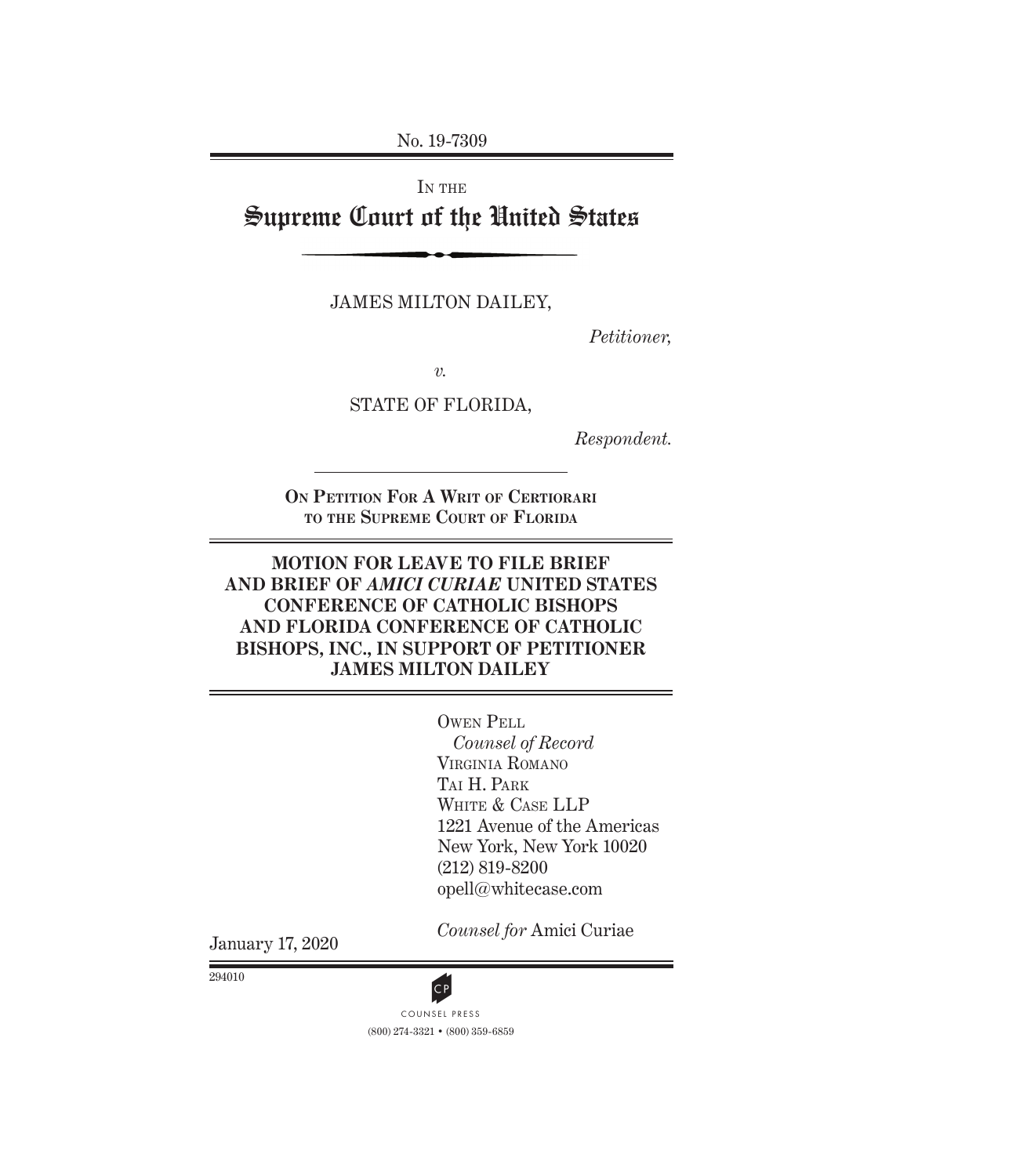#### **MOTION FOR LEAVE TO FILE BRIEF OF**  *AMICI CURIAE* **IN SUPPORT OF PETITIONER JAMES MILTON DAILEY**

Pursuant to Supreme Court Rule 37.2(b), the United States Conference of Catholic Bishops ("USCCB") and Florida Conference of Catholic Bishops, Inc. ("FCCB") respectfully move for leave to file a brief as *Amici Curiae* in support of Petitioner James Milton Dailey. The parties received timely notice of the intent to file this *amicus* brief. Petitioner consented to the filing, but respondent has withheld consent.

The USCCB is a nonprofit corporation whose members are the active Catholic Bishops of the United States. The USCCB advocates and promotes the pastoral teaching of the Church on diverse issues, including the protection of human rights, and the sanctity and dignity of human life. It often files *amicus curiae* briefs in support of legal positions of importance to the Church. FCCB is a nonprofit corporation whose members are the active bishops of the State of Florida. Like the USCCB, FCCB is the agency through which the Catholic Bishops of Florida speak on matters of concern to the Church and to the three branches of the Florida state government. The FCCB proposes solutions to the challenges and questions confronting elected and appointed officials on diverse issues, including the protection of human rights, and the sanctity and dignity of human life.

*Amici's* brief articulates the position of the Catholic Church on a question of utmost moral importance to our country. The death penalty implicates quintessentially moral questions. *See, e.g., Penry v. Lynaugh*, 492 U.S.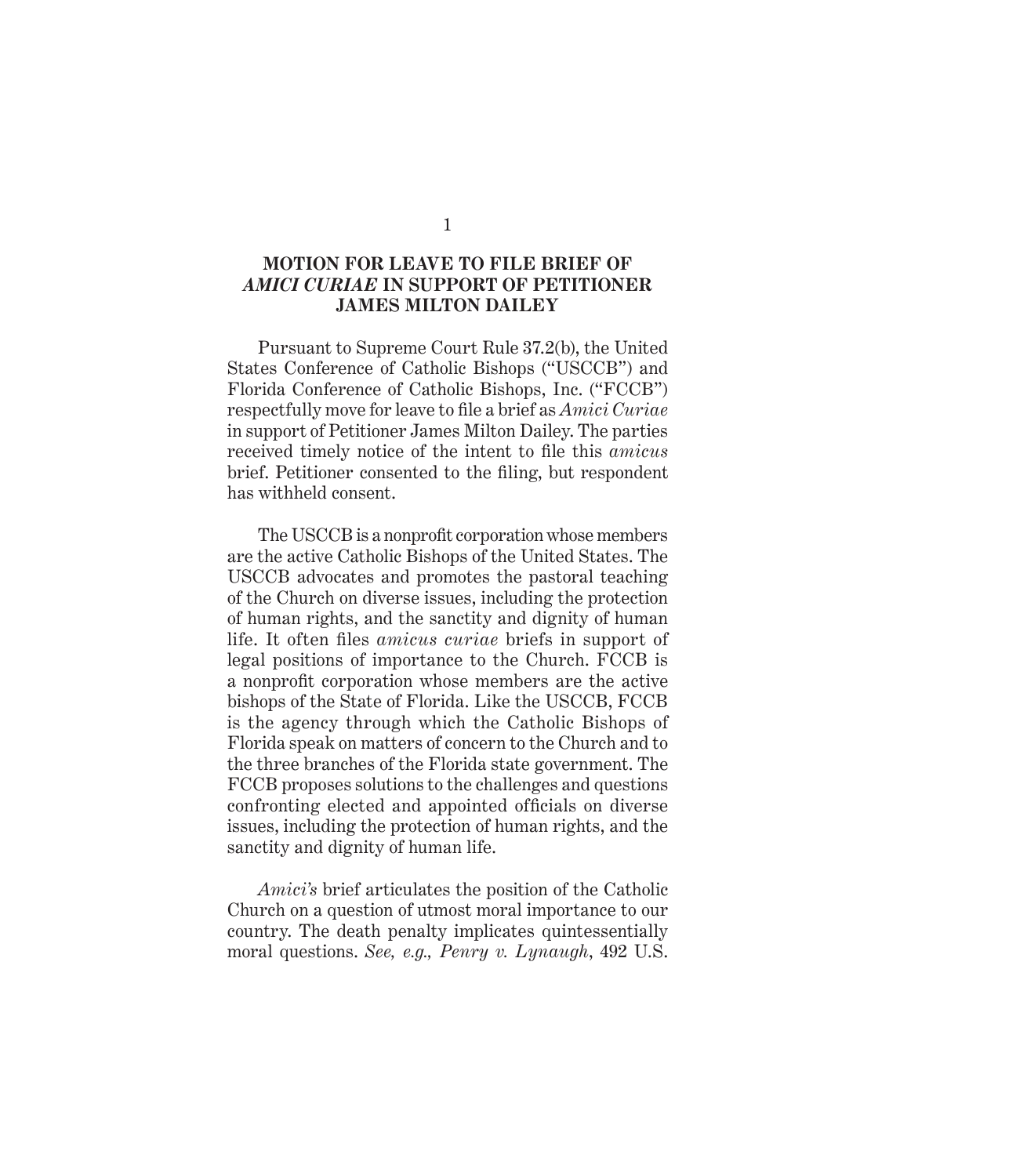302, 319 (1989) (capital punishment must reflect a "reasoned *moral* response to the defendant's background, character, and crime) (emphasis in original). Few, if any, institutions can claim a greater tradition of working with and studying the conscience of the human person and related questions of guilt, blame and punishment than the religious community. *See, e.g., Bowen v. Kendrick*, 487 U.S. 589, 606-07 (1988) (noting the role of religious organizations in addressing secular problems in society). The Catholic Church in particular has developed a rich tradition of reflection and scholarship about justice, mercy, responsibility, and restoration. This study has informed and been informed by the experience of countless millions of people over centuries.

Recognizing the value of this perspective to its considerations, this Court has previously consulted the views of the religious community, including of the USCCB, to study the evolving standards of decency that inform this Court's judgment about what the Eighth Amendment prohibits. *See, e.g., Atkins v. Virginia,* 536 U.S. 304, 316 n.21 (2002) (citing submission of the USCCB and other religious organizations as "additional evidence" of a broad "social and professional consensus" against the imposition of the death penalty for a particular class of persons). It should do so again here.

The deeply troubling facts of Mr. Dailey's conviction and death sentence raise profound moral questions that strike at the heart of the USCCB's and FCCB's mission. *Amici* have an abiding commitment to advocate against the death penalty, including by securing meaningful merits review of actual innocence claims. Here, the central question raised by the petition is whether our society can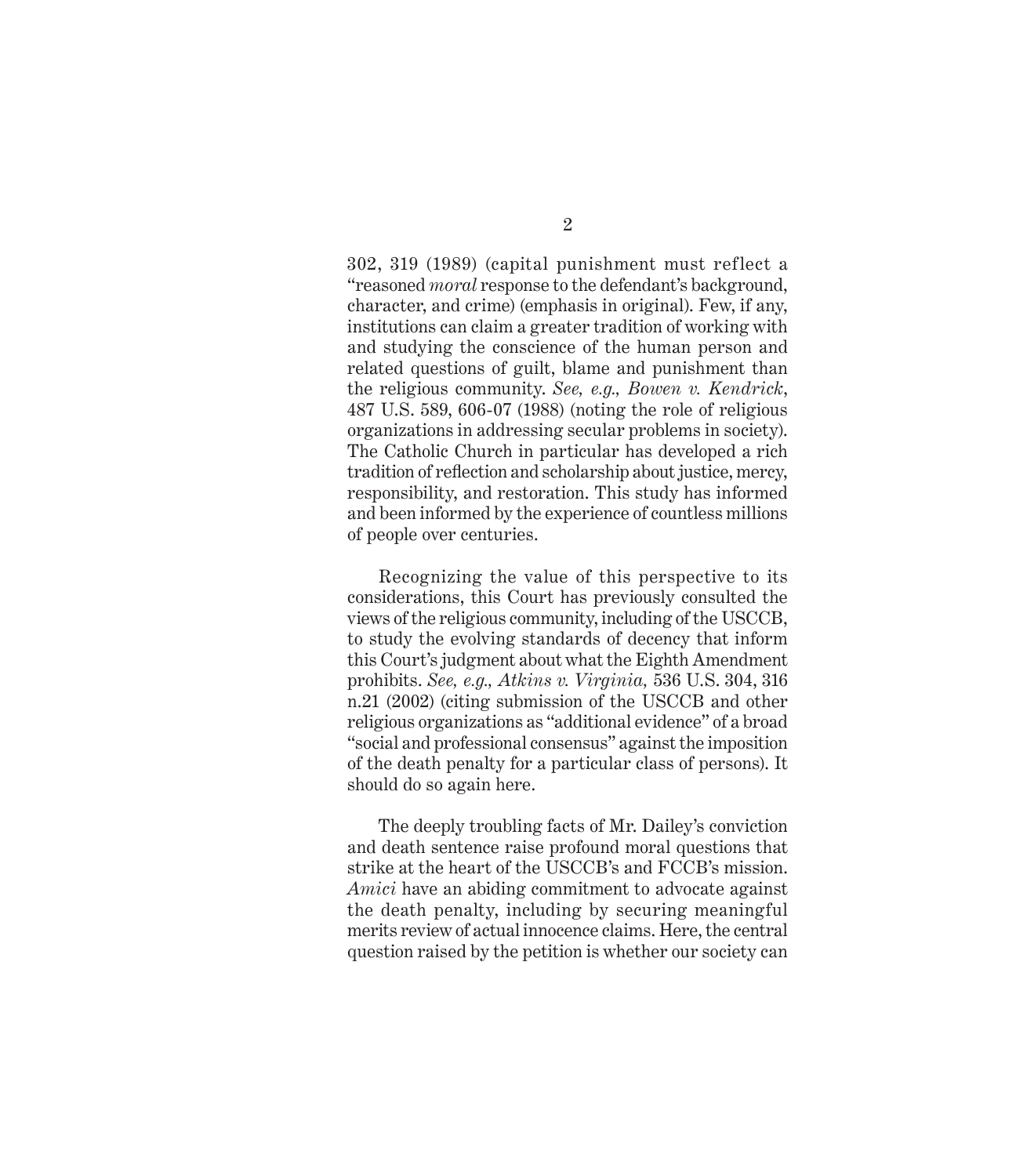permit the execution of a person without requiring a new trial when he has come forward with persuasive evidence of actual innocence. This question requires evaluation of the moral perspective described in *amici's* brief.

For the foregoing reasons, the USCCB and FCCB believe that their brief will be of assistance to the Court in its consideration of the petition, and respectfully request that leave to file be granted.

> Respectfully Submitted, Owen Pell *Counsel of Record* Virginia Romano Tai H. Park WHITE & CASE LLP 1221 Avenue of the Americas New York, New York 10020 (212) 819-8200 opell@whitecase.com

*Counsel for Amici Curiae*

January 17, 2020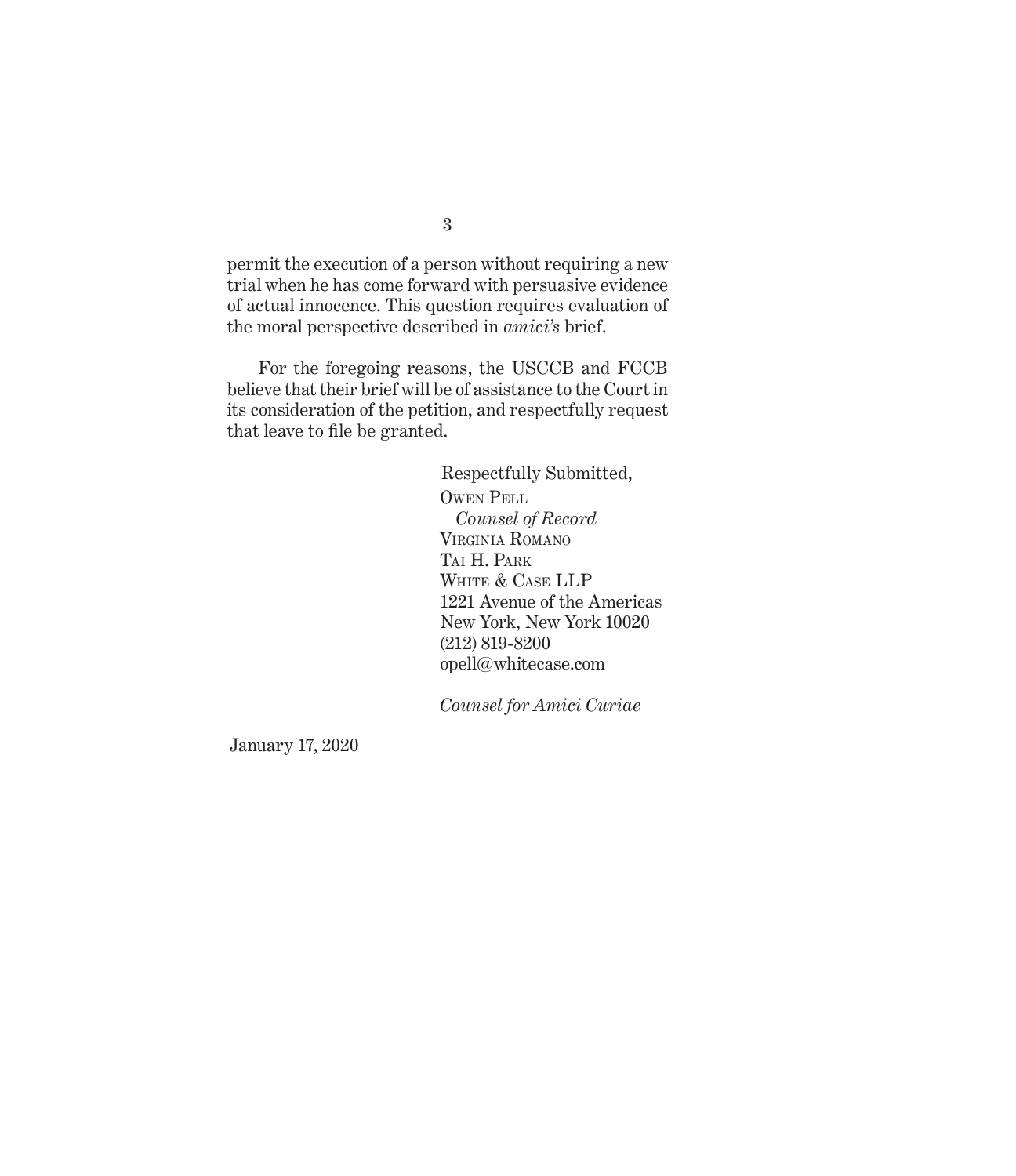## **TABLE OF CONTENTS**

| Page                                                                                                                                                                                   |
|----------------------------------------------------------------------------------------------------------------------------------------------------------------------------------------|
|                                                                                                                                                                                        |
| TABLE OF CITED AUTHORITIES iii                                                                                                                                                         |
| THE INTEREST OF AMICI CURIAE 1                                                                                                                                                         |
| FACTUAL BACKGROUND2                                                                                                                                                                    |
| The Sparse Evidence at Trial 3<br>А.                                                                                                                                                   |
| Exculpatory Evidence Discovered Post-Trial4<br>B.                                                                                                                                      |
| SUMMARY OF ARGUMENT8                                                                                                                                                                   |
|                                                                                                                                                                                        |
| THE CATHOLIC CHURCH OPPOSES<br>I.<br>THE DEATH PENALTY 8                                                                                                                               |
| Background to the Catholic Church's<br>А.<br>Opposition to the Death Penalty9                                                                                                          |
| The Execution of an Innocent Person is<br>B.<br>Morally Indefensible14                                                                                                                 |
| MORAL POSITION OF<br>II.<br>THE<br>CATHOLIC CHURCH IS<br>THE<br>CONSISTENT WITH THIS COURT'S<br>PRONOUNCEMENTS AGAINST<br>SENTENCING TO DEATH A PERSON<br>WHO IS ACTUALLY INNOCENT. 15 |

*i*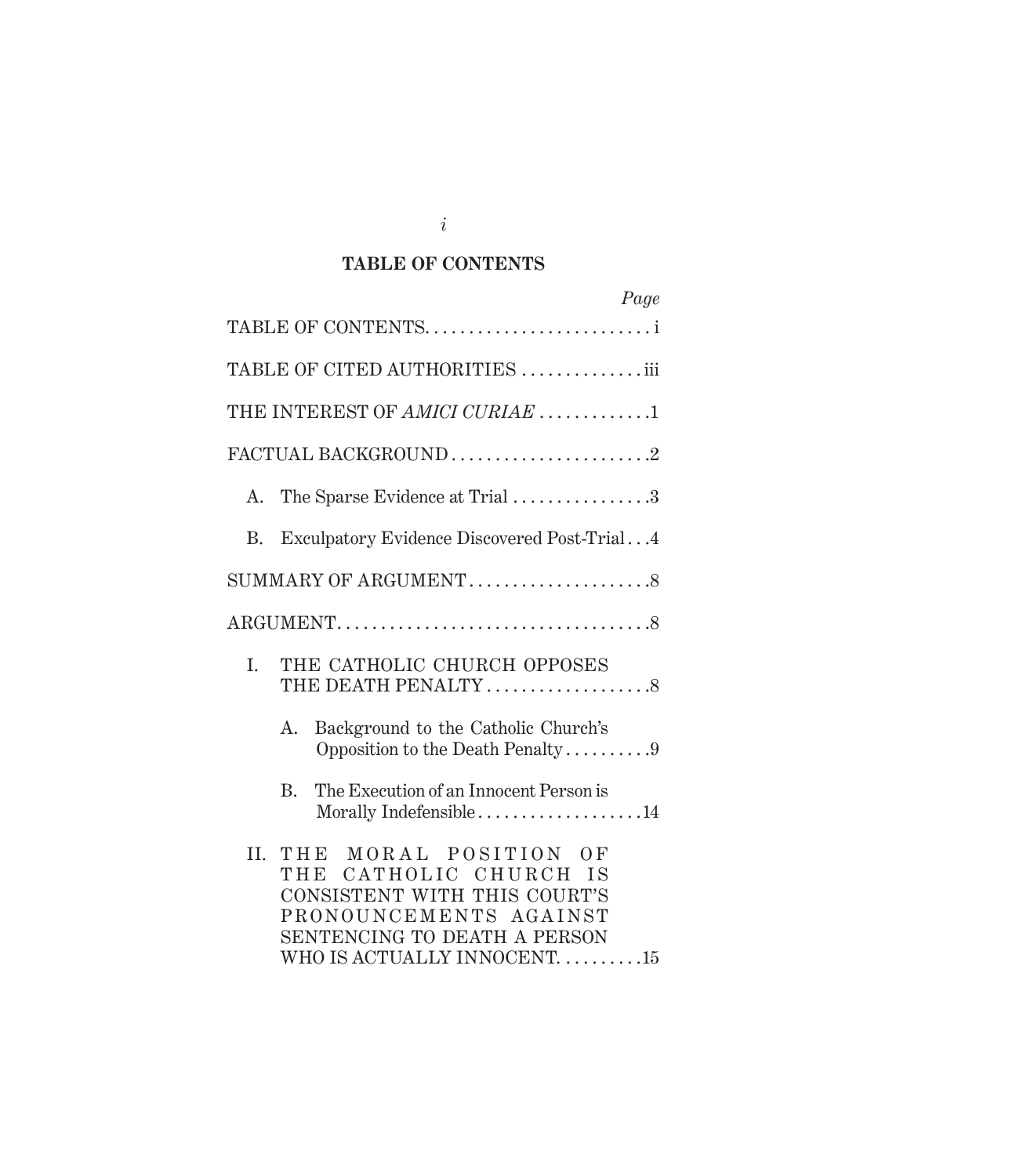## *Table of Contents*

|                                                                                      | Page |
|--------------------------------------------------------------------------------------|------|
| A. The Eighth Amendment Serves<br>to Protect the "Dignity of Man"16                  |      |
| B. The Execution of an Innocent Person is<br>Unconstitutional 18                     |      |
| C. Mr. Dailey Has Made a Compelling<br>Showing of Actual Innocence20                 |      |
| $CONCLUSION \dots \dots \dots \dots \dots \dots \dots \dots \dots \dots \dots \dots$ |      |

*ii*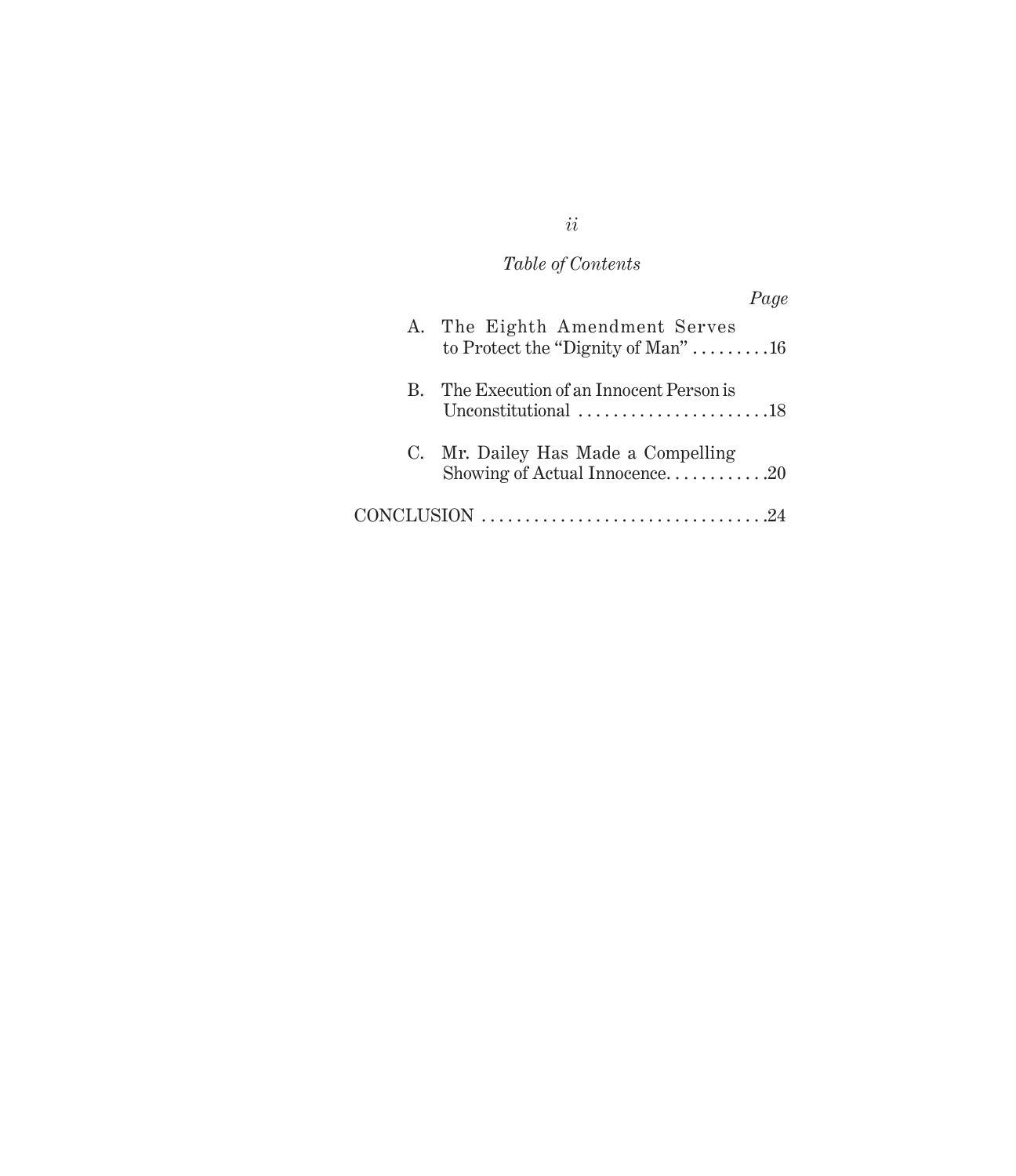## **TABLE OF CITED AUTHORITIES**

*iii*

| 20.AP |
|-------|
|-------|

## **CASES:**

| Atkins v. Virginia,                                     |
|---------------------------------------------------------|
| Berger v. United States,                                |
| Chambers v. Mississippi,                                |
| Coker v. Georgia,                                       |
| Dailey v. State,                                        |
| Dailey v. State,                                        |
| Dailey v. State,                                        |
| DA's Office for the Third Judicial Dist. v.<br>Osborne, |
|                                                         |
| Enmund v. Florida.,                                     |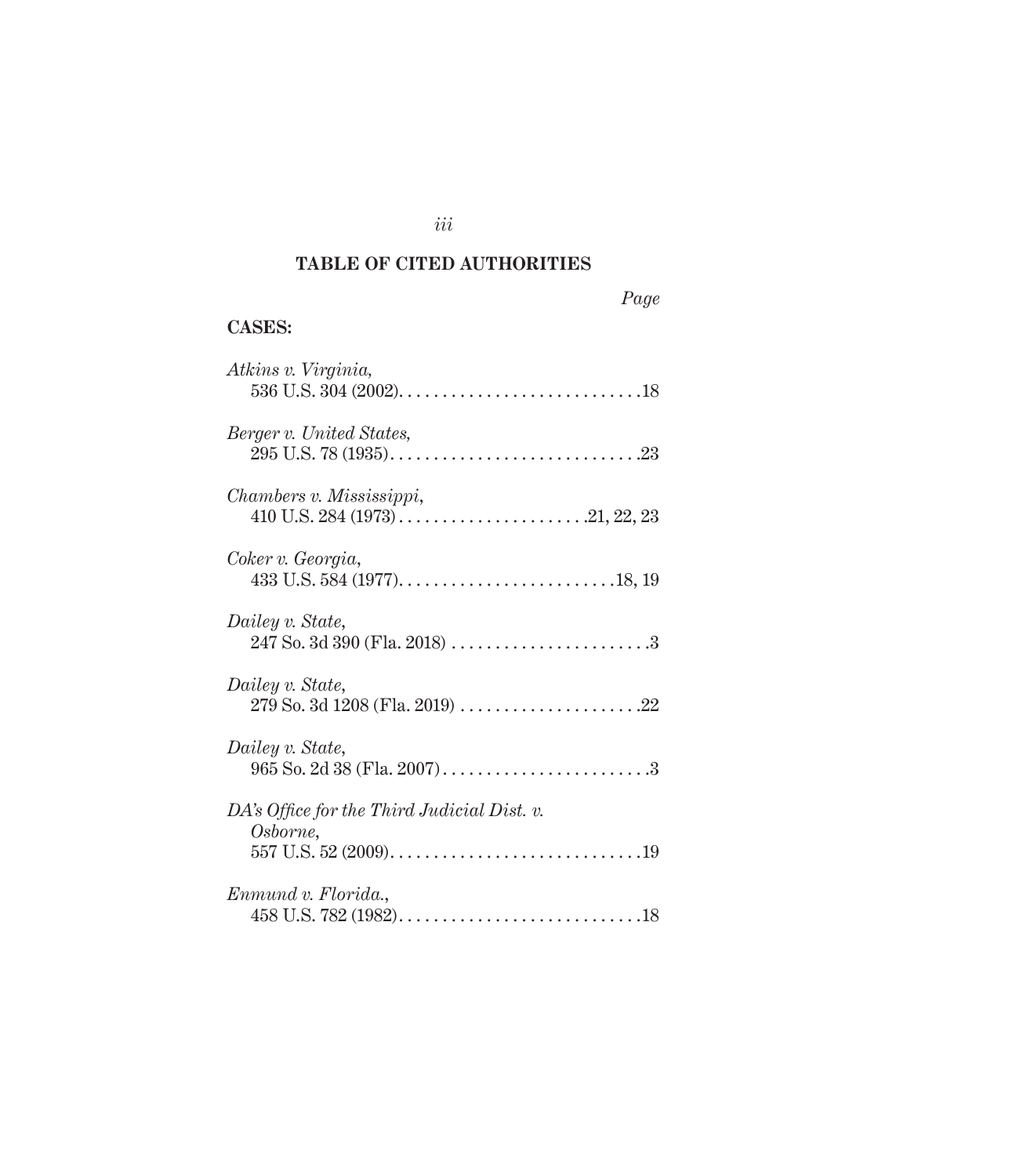| Page                                                             |
|------------------------------------------------------------------|
| Furman v. Georgia,                                               |
| Glossip v. Gross,                                                |
| Gregg v. Georgia,                                                |
| Herrera v. Collins,<br>$506$ U.S. $390$ (1993)15, 18, 19, 20, 23 |
| House v. Bell,                                                   |
| In re Davis,                                                     |
| Kennedy v. Louisiana,                                            |
| Roper v. Simmons,                                                |
| Schlup v. Delo,                                                  |
| <i>Trop v. Dulles,</i>                                           |

## *iv*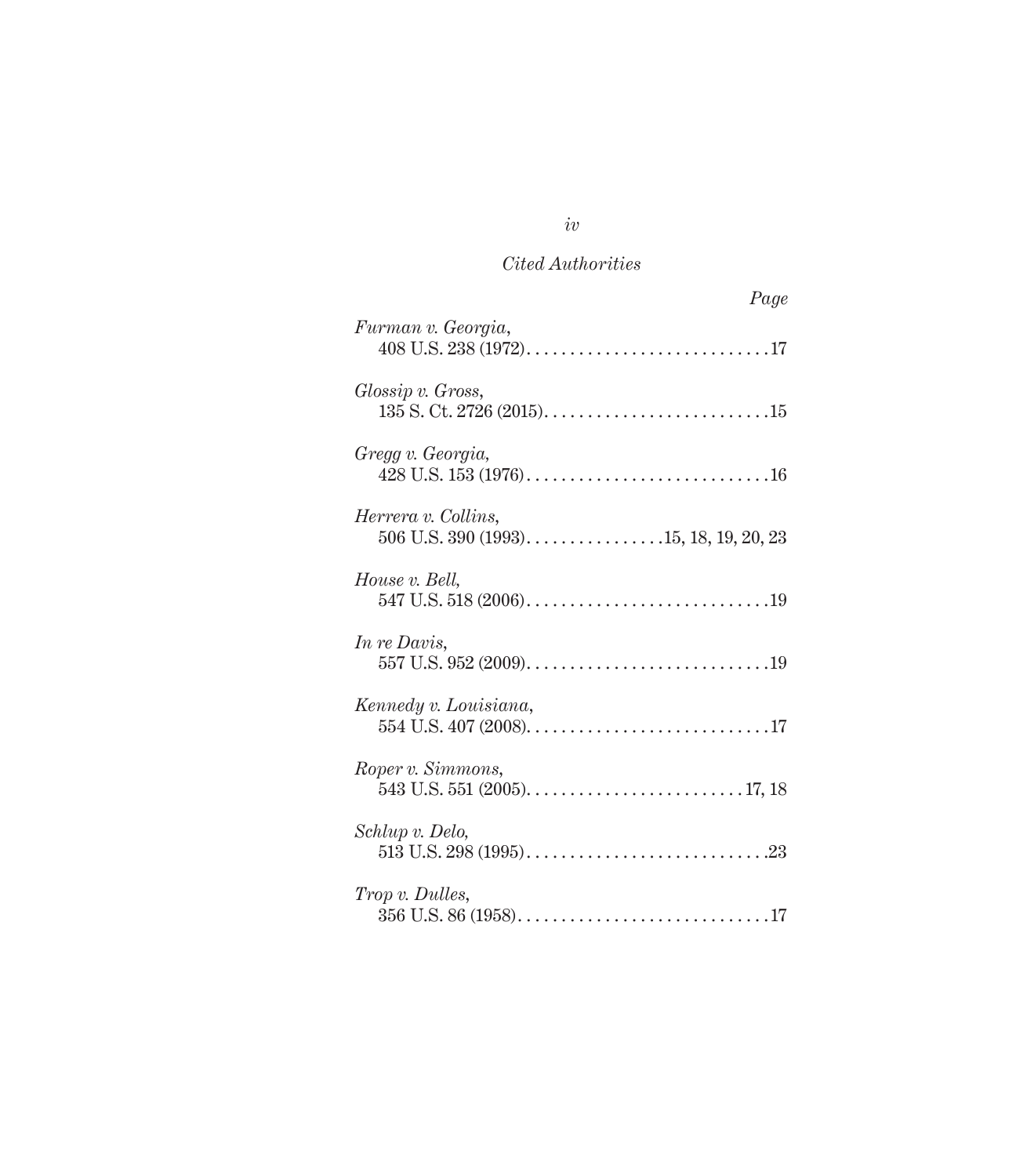|                         | Page |
|-------------------------|------|
| United States v. Nixon, |      |
|                         |      |

## **CONSTITUTIONAL PROVISIONS:**

## **OTHER AUTHORITIES:**

| BENEDICT XVI, AFRICAE MUNUS (Nov. 19, 2011),<br>http://w2.vatican.va/content/benedict-xvi/<br>en/apost exhortations/documents/hf ben-<br>xvi exh 20111119 africae-munus.html 11 |
|---------------------------------------------------------------------------------------------------------------------------------------------------------------------------------|
| BENEDICT XVI, GENERAL AUDIENCE (Nov. 30,<br>2011), http://w2.vatican.va/content/benedict-<br>xvi/en/audiences/2011/documents/hf<br>ben-xvi aud $20111130.html$ 11               |
| CHURCHES SPEAK, ON: CAPITAL PUNISHMENT<br>(J. Gordon Melton ed., 1989) 14                                                                                                       |
| DEATH PENALTY INFORMATION CENTER, INNOCENCE<br>DATABASE, https://deathpenaltyinfo.org/<br>policy-issues/innocence-database13                                                    |

*v*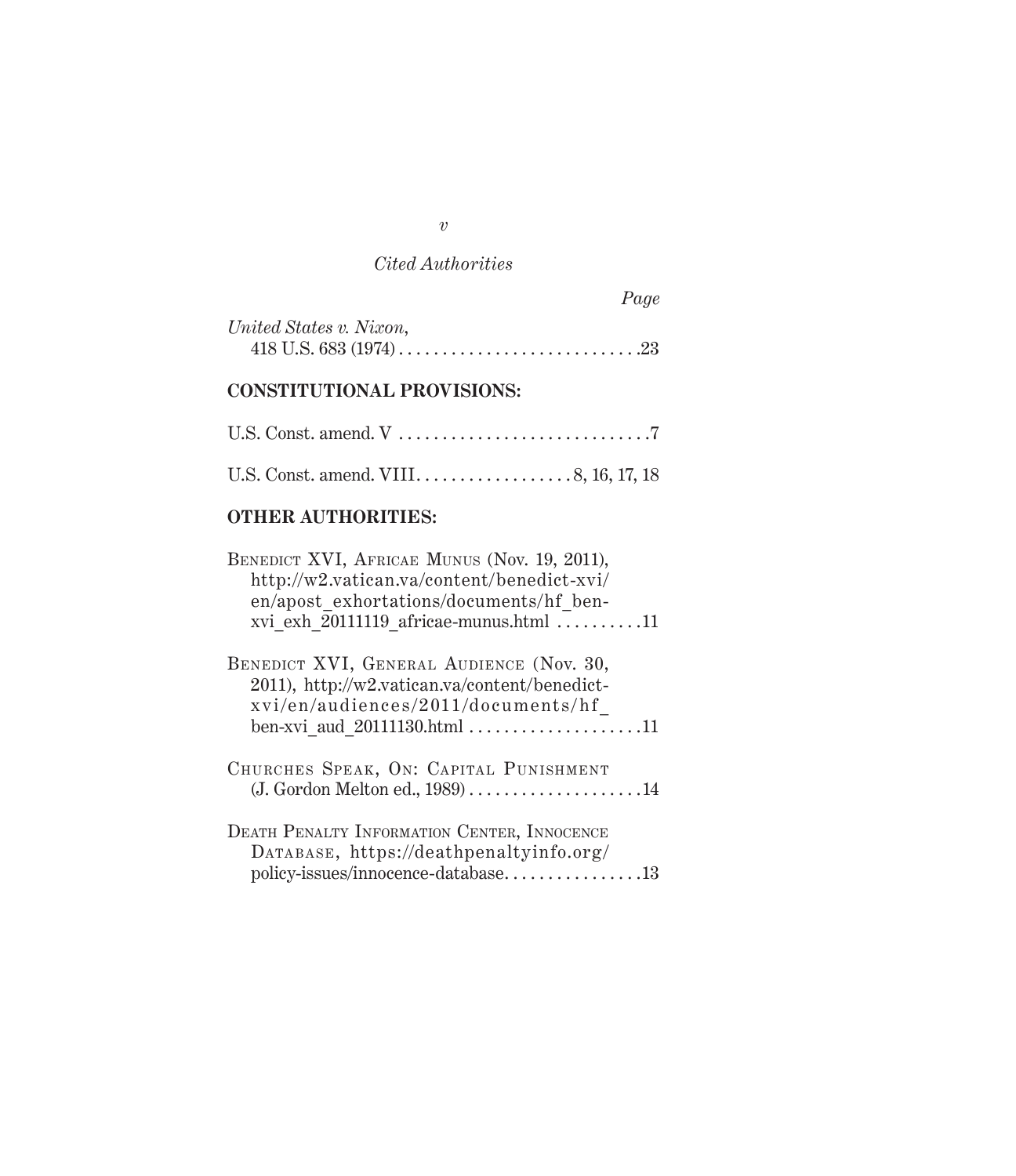|                                                                                                                                                                                                                                                                                                | Page |
|------------------------------------------------------------------------------------------------------------------------------------------------------------------------------------------------------------------------------------------------------------------------------------------------|------|
| DEATH PENALTY INFORMATION CENTER, THE DEATH<br>PENALTY IN 2019: YEAR END REPORT, https://<br>deathpenaltyinfo.org/facts-and-research/<br>dpic-reports/dpic-year-end-reports/the-death-<br>penalty-in-2019-year-end-report 16                                                                   |      |
| $Exodus 23.7 \ldots \ldots \ldots \ldots \ldots \ldots \ldots \ldots \ldots \ldots 14$                                                                                                                                                                                                         |      |
| FRANCIS, ADDRESS TO THE DELEGATES OF THE<br>INTERNATIONAL ASSOCIATION OF PENAL LAW<br>(Oct. 23, 2014), https://w2.vatican.va/content/<br>francesco/en/speeches/2014/october/documents/<br>papa-francesco_20141023_associazione-<br>internazionale-diritto-penale.html 12                       |      |
| FRANCIS, ADDRESS TO THE JOINT SESSION OF<br>THE UNITED STATES CONGRESS (Sept. 24,<br>2015), https://www.washingtonpost.com/<br>local/social-issues/transcript-pope-franciss-<br>speech-to-congress/2015/09/24/6d7d7ac8-<br>$62bf-11e5-8e9e-de8a2a2a679 story.html$ 12                          |      |
| FRANCIS, LETTER TO THE PRESIDENT OF THE<br>INTERNATIONAL COMMISSION AGAINST THE DEATH<br>PENALTY (Mar. 20, 2015), https://w2.vatican.<br>va/content/francesco/en/letters/2015/<br>documents/papa-francesco 20150320<br>lettera-pena-morte.html $\ldots \ldots \ldots \ldots \ldots 12, 13, 15$ |      |

*vi*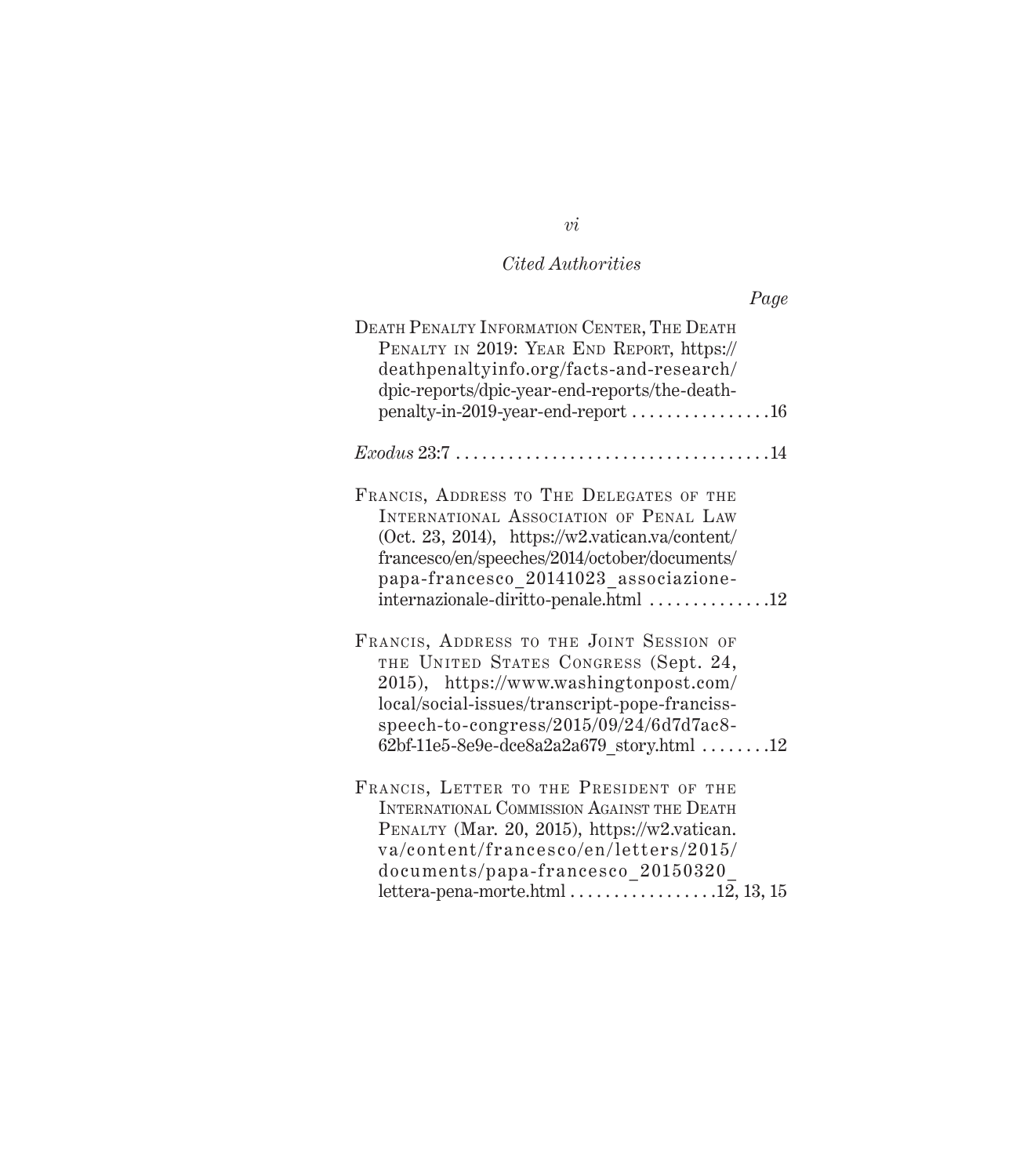| Page                                                                                                                                                                                                                                                                                                                                                                     |  |
|--------------------------------------------------------------------------------------------------------------------------------------------------------------------------------------------------------------------------------------------------------------------------------------------------------------------------------------------------------------------------|--|
| FRANCIS, RESCRIPTUM "EX AUDENTIA SS. MI" (Aug.<br>2, 2018) (CATECHISM OF THE CATHOLIC CHURCH),<br>https://press.vatican.va/content/salastampa/en/<br>bollettino/pubblico/2018/08/02/180802a.html 10                                                                                                                                                                      |  |
| JOHN XXIII, PACEM IN TERRIS (Apr. 11, 1963),<br>http://www.vatican.va/content/john-<br>xxiii/en/encyclicals/documents/hf j-<br>xxiii_enc_11041963_pacem.html $\dots\dots\dots\dots\dots10$                                                                                                                                                                               |  |
| John Gramlich, California is one of 11 states<br>that have the death penalty but haven't used<br>it in more than a decade, Pew Research<br>Center (Mar. 14, 2019), https://www.<br>pewresearch.org/fact-tank/2019/03/14/11-<br>states-that-have-the-death-penalty-havent-<br>$\label{eq:1} \text{used-it-in-more-than-a-decade}/ \dots \dots \dots \dots \dots \dots 16$ |  |
| JOHN PAUL II, EVANGELIUM VITAE (Mar. 25,<br>1995), http://w2.vatican.va/content/john-<br>paul-ii/en/encyclicals/documents/hf jp-<br>ii enc 25031995_evangelium-vitae.html 10                                                                                                                                                                                             |  |
| JOHN PAUL II, HOMILY AT THE PAPAL MASS IN ST.<br>Louis (Jan. 27, 1999), https://w2.vatican.va/<br>content/john-paul-ii/en/travels/1999/documents/<br>hf jp-ii hom $27011999$ stlouis.html11, 15                                                                                                                                                                          |  |
| National Catholic News Service, Capital<br><i>Punishment: Grave Doubts, 1 ORIGINS</i>                                                                                                                                                                                                                                                                                    |  |

## *vii*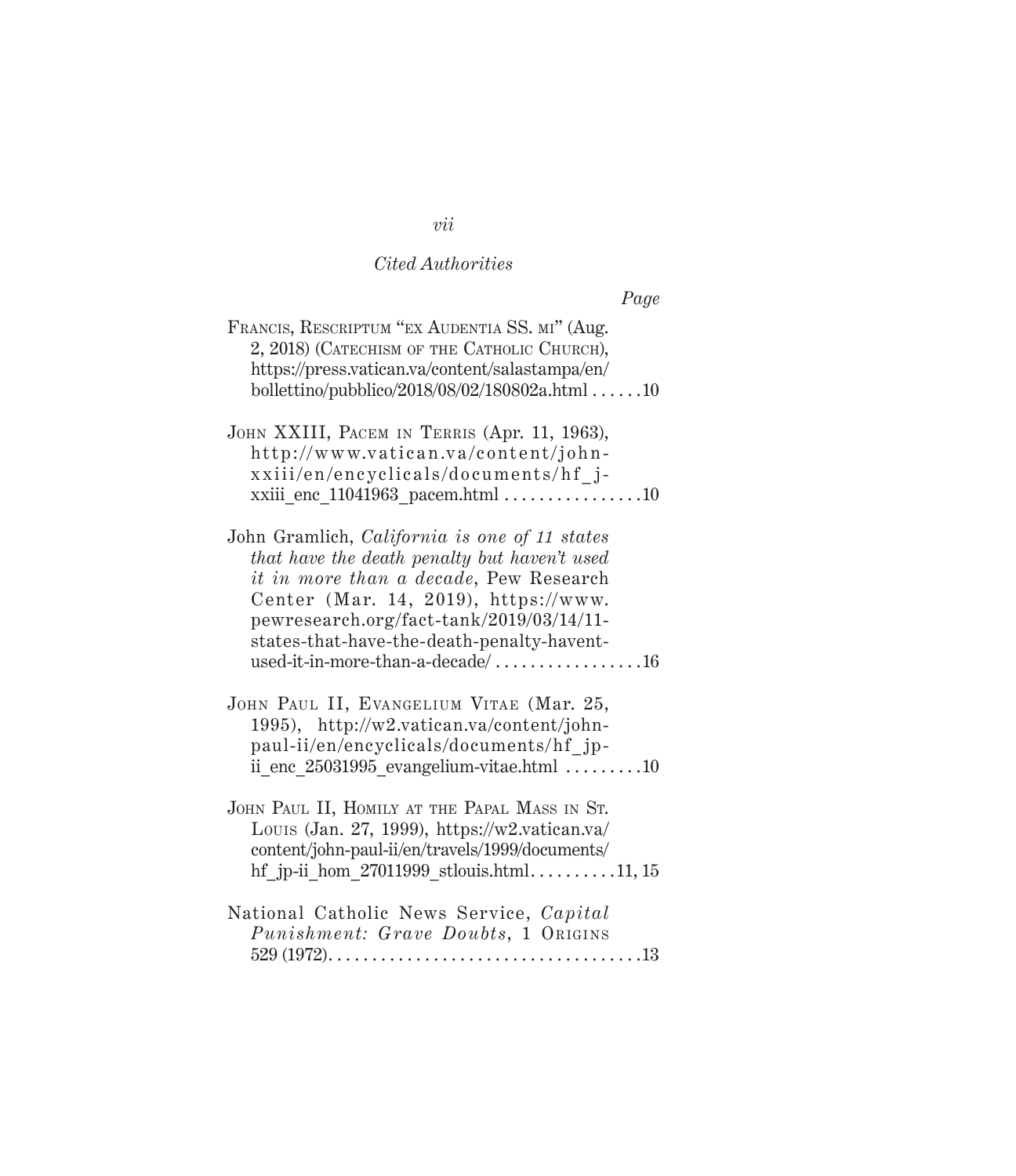# *viii*

## *Cited Authorities*

| Page                                                                                                                                                                                                                                               |
|----------------------------------------------------------------------------------------------------------------------------------------------------------------------------------------------------------------------------------------------------|
| ROMAN CATHOLIC CHURCH - U.S. CATHOLIC<br>CONFERENCE, RESOLUTION AGAINST CAPITAL<br>PUNISHMENT $(1974)$ 13, 14                                                                                                                                      |
|                                                                                                                                                                                                                                                    |
| THOMAS AQUINAS, SUMMA THEOLOGIAE II-II 14                                                                                                                                                                                                          |
| U.S. CONFERENCE OF CATHOLIC BISHOPS, A CULTURE<br>OF LIFE & THE PENALTY OF DEATH (2005),<br>http://www.usccb.org/issues-and-action/<br>human-life-and-dignity/death-penalty-capital-<br>$p$ unishment/upload/penaltyofdeath.pdf13                  |
| U.S. CONFERENCE OF CATHOLIC BISHOPS, BISHOPS'<br>STATEMENT ON CAPITAL PUNISHMENT IV<br>$(1980)$ , http://www.usccb.org/issues-and-<br>action/human-life-and-dignity/death-<br>penalty-capital-punishment/statement-<br>on-capital-punishment.cfm14 |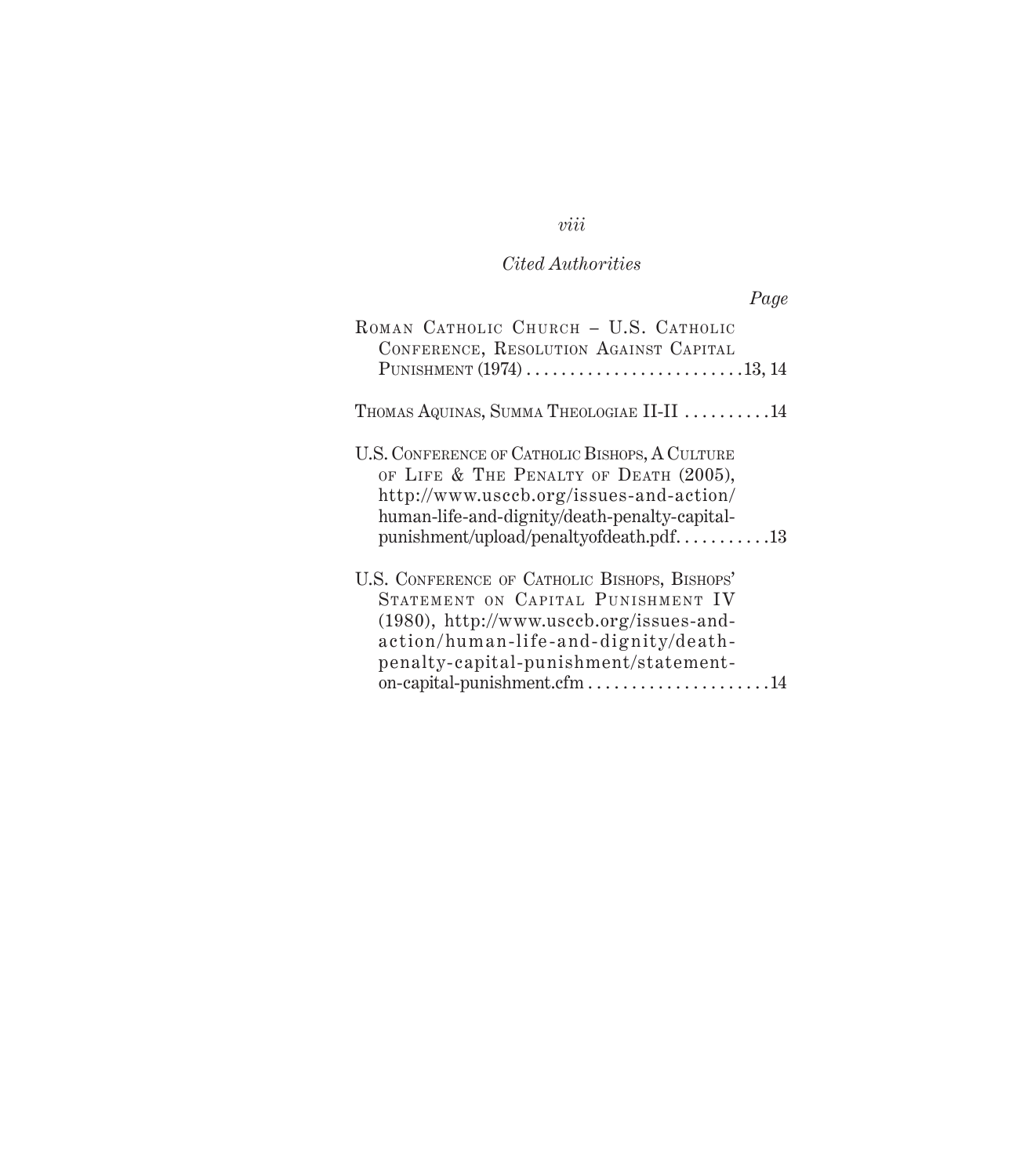#### **BRIEF OF** *AMICI CURIAE* **IN SUPPORT OF PETITIONER JAMES MILTON DAILEY**

#### **THE INTEREST OF** *AMICI CURIAE***<sup>1</sup>**

The United States Conference of Catholic Bishops ("USCCB") is a nonprofit corporation whose members are the active Catholic Bishops of the United States. It advocates and promotes the pastoral teaching of the Church on diverse issues, including the protection of human rights, and the sanctity and dignity of human life. The Florida Conference of Catholic Bishops ("FCCB") is a nonprofit corporation whose members are the active Catholic Bishops of the State of Florida. The FCCB is the agency through which the Catholic Bishops of Florida speak on matters of concern to the Church, its people, society, and to the three branches of government. The FCCB proposes solutions to the challenges and questions confronting elected and appointed officials on diverse issues, including the protection of human rights, and the sanctity and dignity of human life. The USCCB and FCCB have an abiding commitment to advocate against the death penalty, including by securing meaningful merits review of actual innocence claims. The deeply troubling facts of the Petitioner's conviction and death sentence imposed in Florida, notwithstanding persuasive evidence of actual

<sup>1.</sup> *Amici curiae* affirm that no counsel for a party authored this brief in whole or in part. No person or party, other than *amici* or their counsel, made a monetary contribution for the preparation or submission of this brief. The parties received timely notice of the intent to file this *amicus* brief. Petitioner consented to the filing, but respondent has withheld consent. *Amici* have filed the attached motion for leave.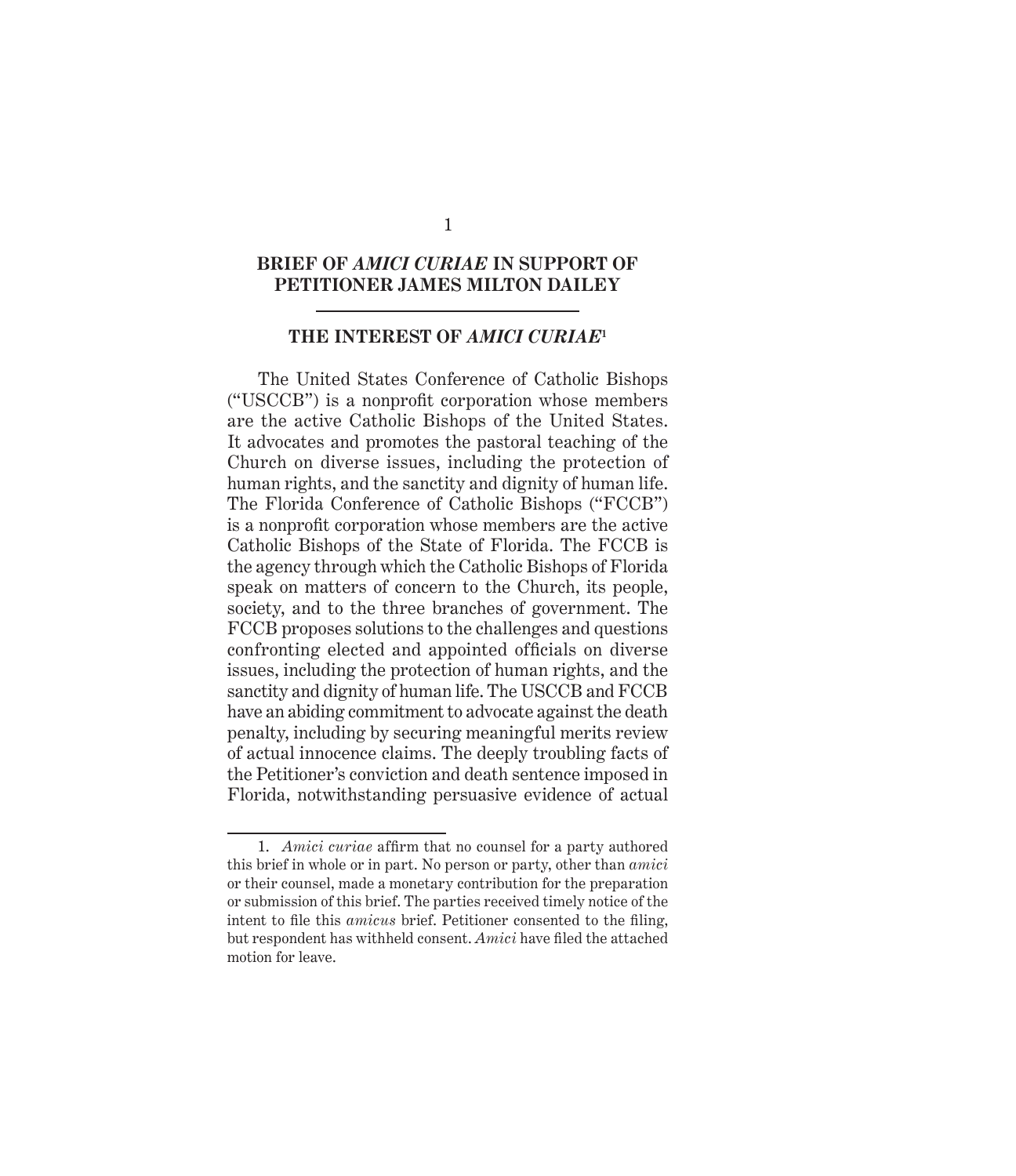innocence, raise profound moral questions that strike at the heart of the USCCB's and FCCB's missions.

#### **FACTUAL BACKGROUND**

Petitioner James Milton Dailey was imprisoned over 30 years ago for a murder he has steadfastly denied committing. Indeed, it is undisputed that another man, Jack Pearcy, killed the victim and was duly convicted of the offense. In the State's subsequent prosecution of Mr. Dailey for complicity in the murder, it adduced no physical, forensic, or eyewitness evidence implicating him. Rather, Mr. Dailey was convicted on the basis of testimony of three jailhouse informants, who each had every incentive to lie.

At various times since his conviction, Mr. Dailey has come forward with exculpatory evidence, including a sworn affidavit by Pearcy wholly exonerating Mr. Dailey. Viewed together, and in combination with the meager and suspect evidence that was presented against him at trial, the post-conviction evidence establishes the very real prospect that Mr. Dailey is innocent. Yet, the Florida Office of the Attorney General, the state lower courts, and the Supreme Court of Florida have set aside such evidence. On September 25, 2019, the Governor of Florida signed Mr. Dailey's death warrant, and the Florida Supreme Court on October 3, 2019 affirmed the conviction and death sentence. The execution was ordered to take place on November 7, 2019. On October 23, 2019, the United States District Court for the Middle District of Florida granted a stay of the execution until December 30, 2019.

Each day of his 30-plus years of imprisonment, Mr. Dailey has faced the agonizing dread of execution. He now petitions this Court as a final effort to restore justice.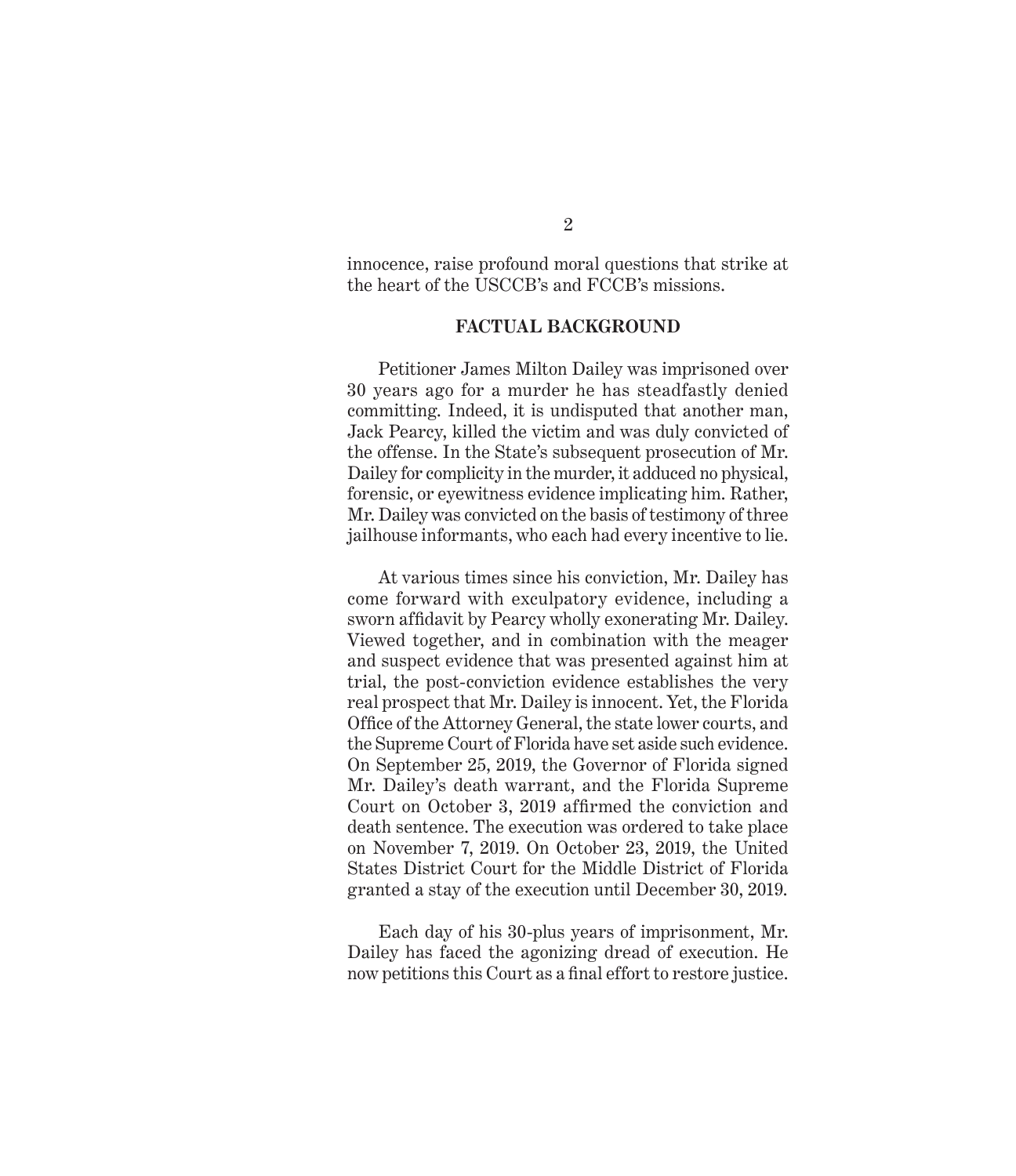#### **A. The Sparse Evidence at Trial**

Mr. Dailey was found guilty of complicity in the murder of a 14-year old girl by a jury in Florida state court on June 27, 1987, and was sentenced to death on August 7 of that year.

The evidence against Mr. Dailey was shockingly sparse. He was only arrested in connection with the murder because his co-defendant Jack Pearcy made a series of self-serving statements to the police in an attempt to shift the blame to Mr. Dailey. R2 9314-15; 9316- 19; 9341; 9624.<sup>2</sup> The State does not contest that Pearcy was himself guilty of the murder.

In fact, the State won a conviction of Pearcy after a jury trial, and its evidence against that defendant was overwhelming. At his trial, the prosecutor expressly argued to the jury that it was Pearcy, who had a motive to take the victim to the location where she was later killed, and that Mr. Dailey would have had no such motive. R2 10298, 11582. While the State easily obtained Pearcy's conviction, it was unable to convince the jury to impose the death penalty against him. Mr. Dailey's trial – and most of the "evidence"-gathering against him – took place after Pearcy's conviction and sentencing.

<sup>2.</sup> Factual citations refer to the following: "TR1" shall refer to the record on appeal from Mr. Dailey's first trial proceedings (with the volume and page numbers following in parenthesis); "TR2" shall refer to the record on appeal from Mr. Dailey's second trial proceedings; "PC ROA" shall refer to the first post-conviction record on appeal, *Dailey v. State*, 965 So. 2d 38 (Fla. 2007); "R1" shall refer to the second postconviction record on appeal, *Dailey v. State*, 247 So. 3d 390 (Fla. 2018), and "R2" shall refer to the record submitted as part of Mr. Dailey's Petition.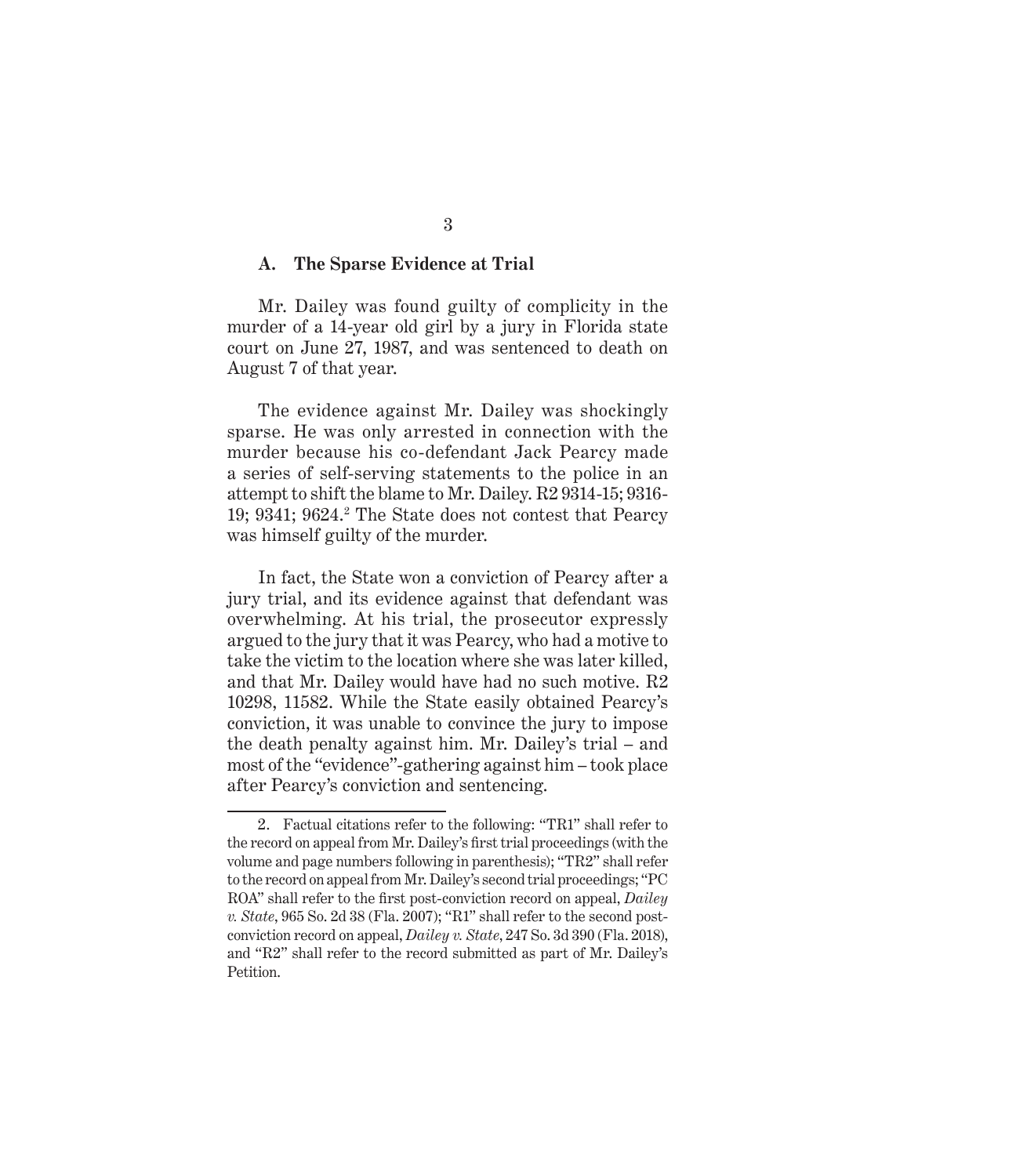What then, was the evidence against Mr. Dailey? Although he had been with Pearcy and others on the day of the murder, there was no eyewitness placing Mr. Dailey at or anywhere near the crime scene. Nor was there any physical or forensic evidence to tie Mr. Dailey to the murder. TR1 10:1267-68 (prosecutor conceding that there was no "physical evidence," "no fingerprints," and "no hair or fibers"). To the contrary, the forensic evidence, such as it was, pointed *away* from Mr. Dailey.<sup>3</sup> Instead, the evidence against Mr. Dailey consisted entirely of testimony given by three jailhouse informants who each sought, in exchange for their testimony, lenient treatment from the State in their own unrelated cases.

Two of the three informants, James Leitner and Pablo DeJesus, both testified that Mr. Dailey had spoken to them in the Pinellas County Jail law library and confessed to the crime. TR1 10:1265, 1281, 1285. They both received plea deals from the State in exchange for their testimony. TR1 8:1014; 9:1082. The third informant, Paul Skalnik, testified that Mr. Dailey confessed his guilt to him in lurid detail through the bars of his cell as Skalnik walked past on his way to recreation. TR1 9:1115; R2 8208. He, too, received a plea deal in exchange for this testimony. PC ROA 4:455-56, 6:866-67.

#### **B. Exculpatory Evidence Discovered Post-Trial**

After the trial and conviction, Mr. Dailey obtained new counsel whose investigation uncovered substantial

<sup>3.</sup> The sole piece of physical evidence adduced at Mr. Dailey's trial was a hair that had been found in the victim's hand. A forensic examination showed it to be incompatible with Mr. Dailey's hair. R2 99-100.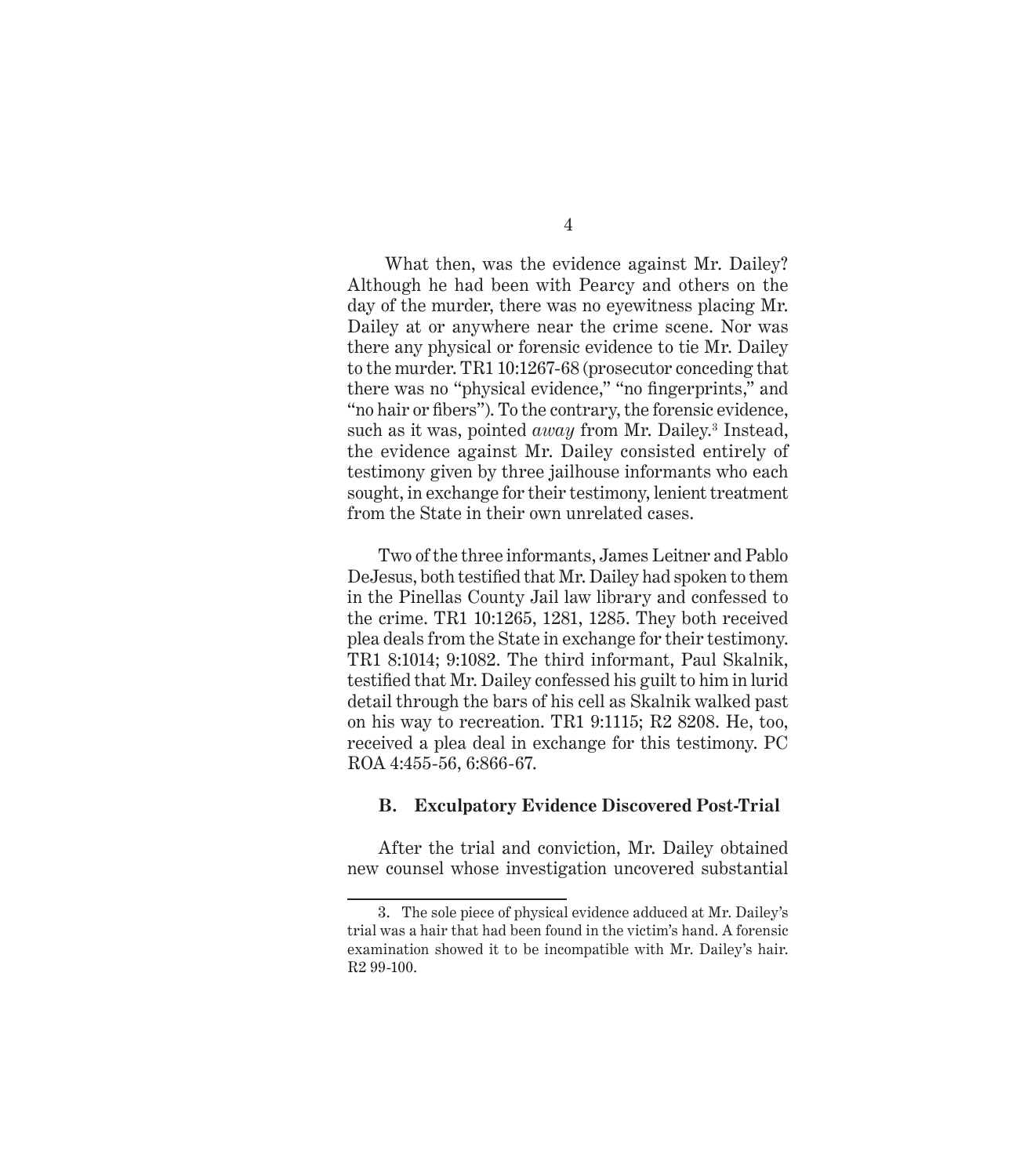exculpatory evidence. If the evidence against Mr. Dailey at trial was vanishingly thin, it evaporated in the face of this new evidence. To the extent the jury may have been persuaded by the level of details the informants claimed Mr. Dailey shared with each of them, the new evidence demonstrated that such details almost certainly came from media reports and not Mr. Dailey.

Mr. Dailey's post-conviction counsel learned that, a week after Pearcy's trial ended with a jury recommending a sentence of life imprisonment rather than death, police officers attempted to buttress their case against Mr. Dailey. They arrived at the jail where he was being held and interviewed over 15 inmates to learn what Mr. Dailey may have said to them about the offense. R2 12094-96; R2 12106-09. Using highly suggestive procedures, the officers showed them newspaper clippings of Mr. Dailey's case. R2 12094-96; R2 12106-09. Facts about the murder were also aired extensively in the news, both in television and in print, such that the inmates at the county jail had ready access to significant details about the case from the press, including crime scene photos. R2 12076-78.

Post-conviction evidence also specifically discredited the jailhouse informants' testimony and their reliability as witnesses. For example, a defense witness, Travis Smith, testified that he observed Leitner and DeJesus "collaborate a story together as to what they were going to say when they talked to the State Attorney," and that they "fabricat[ed] their story" to get a reduced sentence in their respective cases. R2 12093. The testimony of informant Skalnik was even further undermined as the new evidence included: (i) information from Richard Watts, who had previously represented Skalnik, that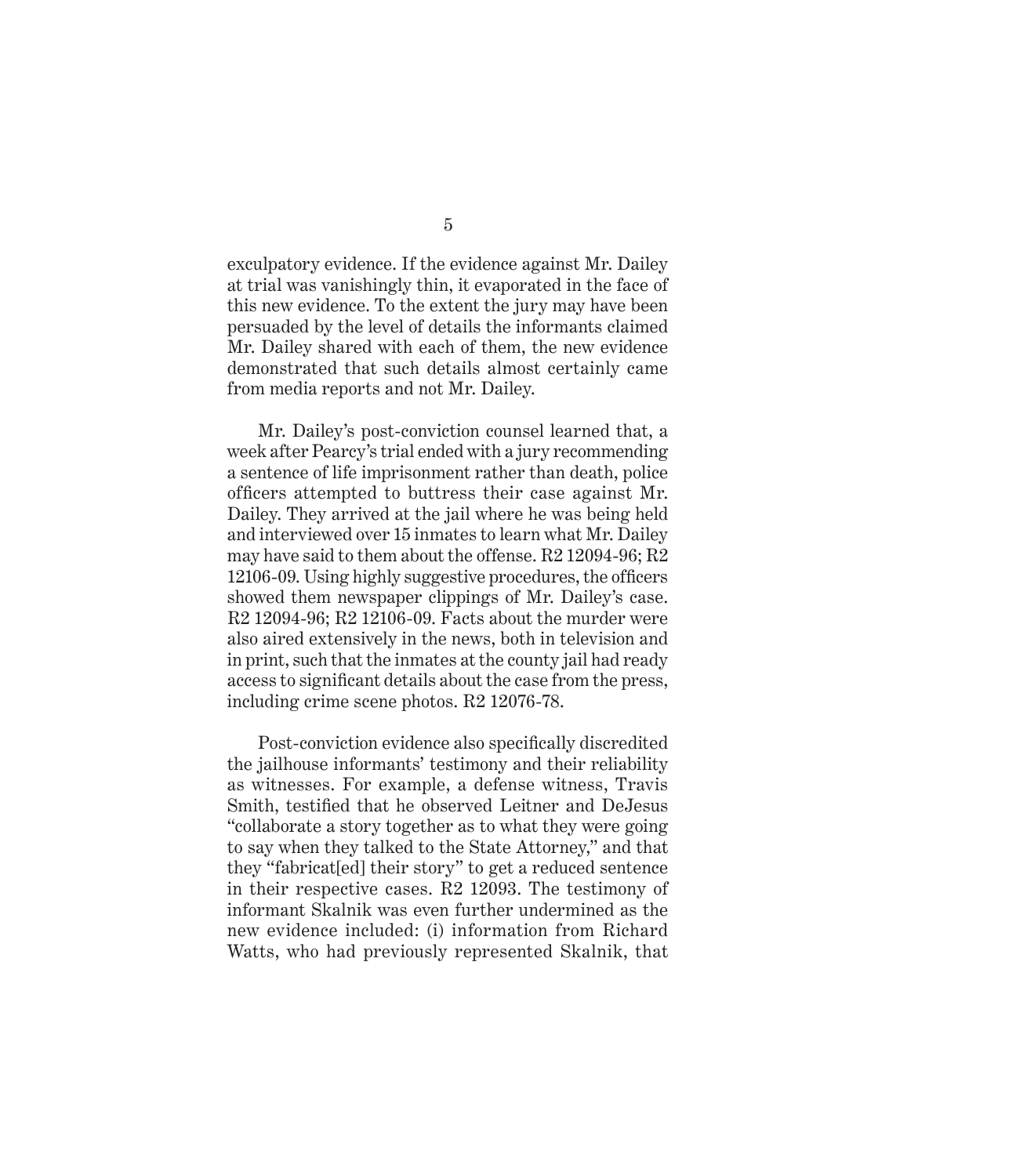Skalnik received an undisclosed plea deal from the State in exchange for his testimony against Mr. Dailey (despite Skalnik's testimony to the contrary) TR 9:1108, 1157; (ii) internal memos from Pinellas County Jail deputies indicating that Skalnik made false allegations against correctional officers while Skalnik was in the jail; (iii) a criminal complaint that had charged Skalnik with a sexual offense against a child (which contradicted his sworn testimony minimizing his criminal history, as well as the State's argument to the jury that Skalnik and the other two informants may be thieves and drug dealers but they were not, like Mr. Dailey, offenders who victimized children). TR 9:1158; 10:1283, R2 21, 30, 90, 2286. Mr. Dailey also presented evidence that Skalnik was a serial police informant who had been convicted numerous times of crimes of dishonesty. PC ROA 4: 434-441; 2:211-213. Finally, the same prosecutor who tried Mr. Dailey's case testified in post-conviction proceedings that she would never again rely on Skalnik as a witness because she could not in good faith place him on the stand with the expectation that he would render truthful testimony. PC ROA 3:397-98. Taken together, this evidence powerfully undermined the key informant testimony – and, indeed, the totality of the case – against Mr. Dailey.

Mr. Dailey also put forward evidence showing he was not even present at the crime scene, contradicting the State's narrative that he was with Pearcy all evening, including when Pearcy killed the victim. According to contemporaneous police reports, Oza Shaw – who was with Pearcy and Mr. Dailey on the evening of the murder – told the police that Pearcy and the victim gave Shaw a ride to a telephone that evening – without Mr. Dailey – where they dropped him off. R2 93-94; 417-18. Shaw further stated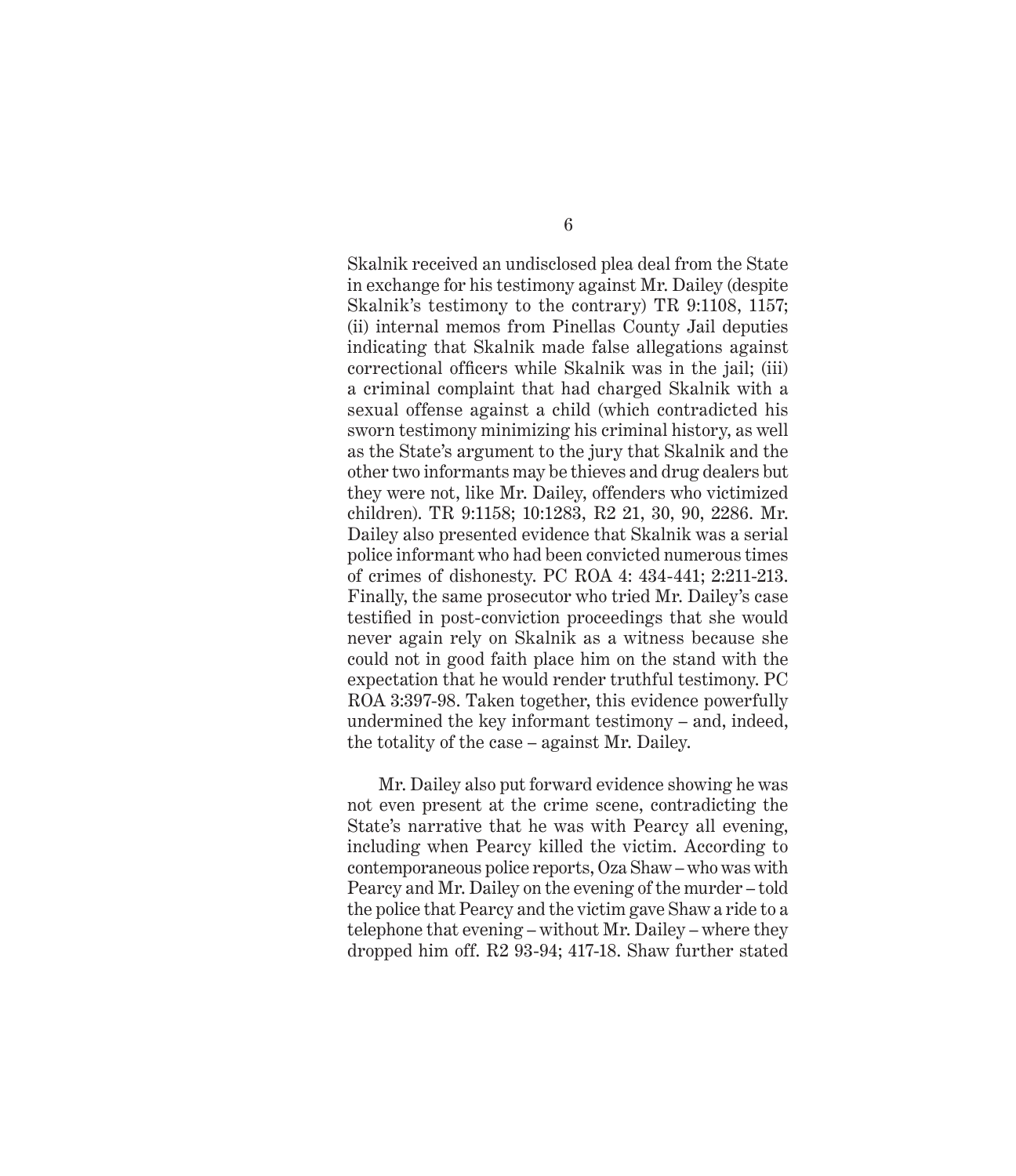that he later returned to Pearcy's apartment, where he fell asleep, and that he was awakened in the early morning hours when Pearcy returned without the victim. R2 420- 21. Shaw saw Pearcy go into Mr. Dailey's room alone and emerge with Mr. Dailey. *Id.* 

Finally, and consistent with all of the above, the newly discovered evidence included a sworn statement by Jack Pearcy himself, fully exonerating Mr. Dailey. R2 63-64; 12153-59. Pearcy signed an affidavit, dated April 20, 2017, in which he admitted that "James Dailey was not present" when the victim was killed, and that "I alone am responsible" for her death. R2 63-64.<sup>4</sup> This affidavit was fully consistent with Pearcy's prior statements to an inmate in whom Pearcy confided during their long imprisonment together, and years after Pearcy's conviction. That inmate, Juan Banda, stated that sometime between 1992 and 1996, and again in 2007, Pearcy told him that Mr. Dailey was innocent. R2 12118-122. Similarly, Travis Smith stated that Pearcy told him that he, Pearcy, had committed the crime alone. R2 12099. The statements of Banda and Smith, made spontaneously and over the course of over 20 years, show that Pearcy's affidavit did not contain a recently fabricated version of events in exchange for a benefit. Rather, it contained the truth.

In sum, the evidence of Mr. Dailey's actual innocence is not only credible; it is overwhelming.

<sup>4.</sup> At a hearing, Pearcy subsequently claimed parts of the affidavit were untrue but refused to explain which portion was inaccurate, as he invoked his Fifth Amendment privilege. R2 12139- 41. When pressed to explain this new position, Pearcy conceded that he spoke to his mother and other relatives who reminded him his "parole just got denied for seven years and think about what I was doing. That's what they advised me." R2 12146-47.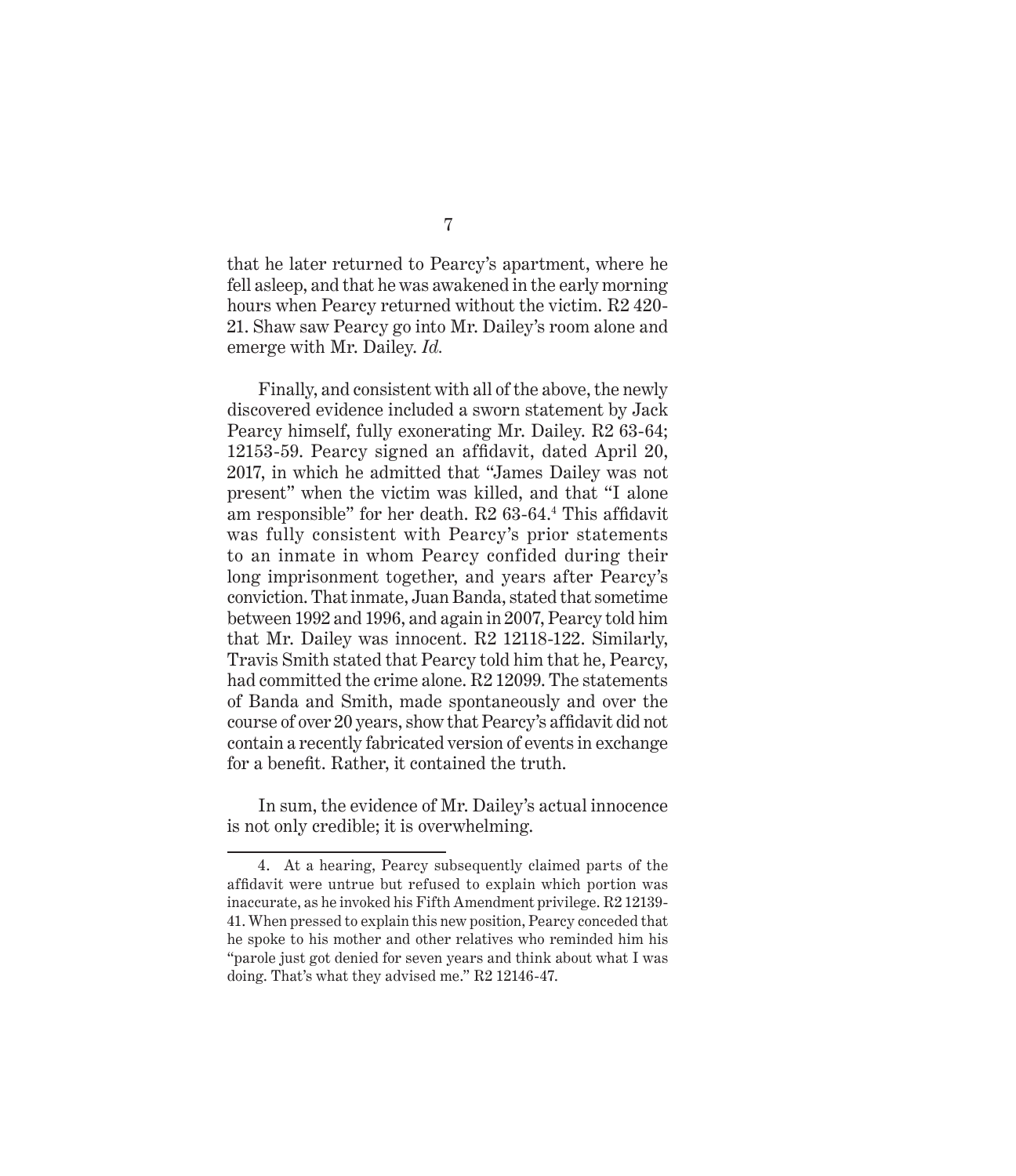#### **SUMMARY OF ARGUMENT**

The Catholic Church opposes the death penalty for it represents a violation of human dignity. It is fundamentally incompatible with the principle that human life is sacred and that redemption is always possible. The moral harm is all the more grievous, and utterly intolerable, when this irrevocable punishment is imposed upon an innocent person. The Court's Eighth Amendment jurisprudence is likewise premised on a special regard for human dignity. This Court has prohibited imposition of the death penalty except for the most egregious offenders committing the most egregious offenses. A defendant who presents compelling evidence of actual innocence falls well outside the category of those eligible for death. Thus, credible claims of actual innocence must be resolved on the merits and cannot be dismissed on any procedural grounds.

Here, Mr. Dailey has submitted more than credible evidence of actual innocence. The razor thin evidence of guilt premised entirely on the self-serving testimony of jailhouse informants has been thoroughly undermined by post-conviction evidence, including a sworn affidavit from Pearcy fully exonerating Mr. Dailey. The only just and legal solution is to require a remand for a new trial on the merits.

#### **ARGUMENT**

#### **I. THE CATHOLIC CHURCH OPPOSES THE DEATH PENALTY.**

The Bishops of the United States have long abhorred the practice of state-sanctioned executions of human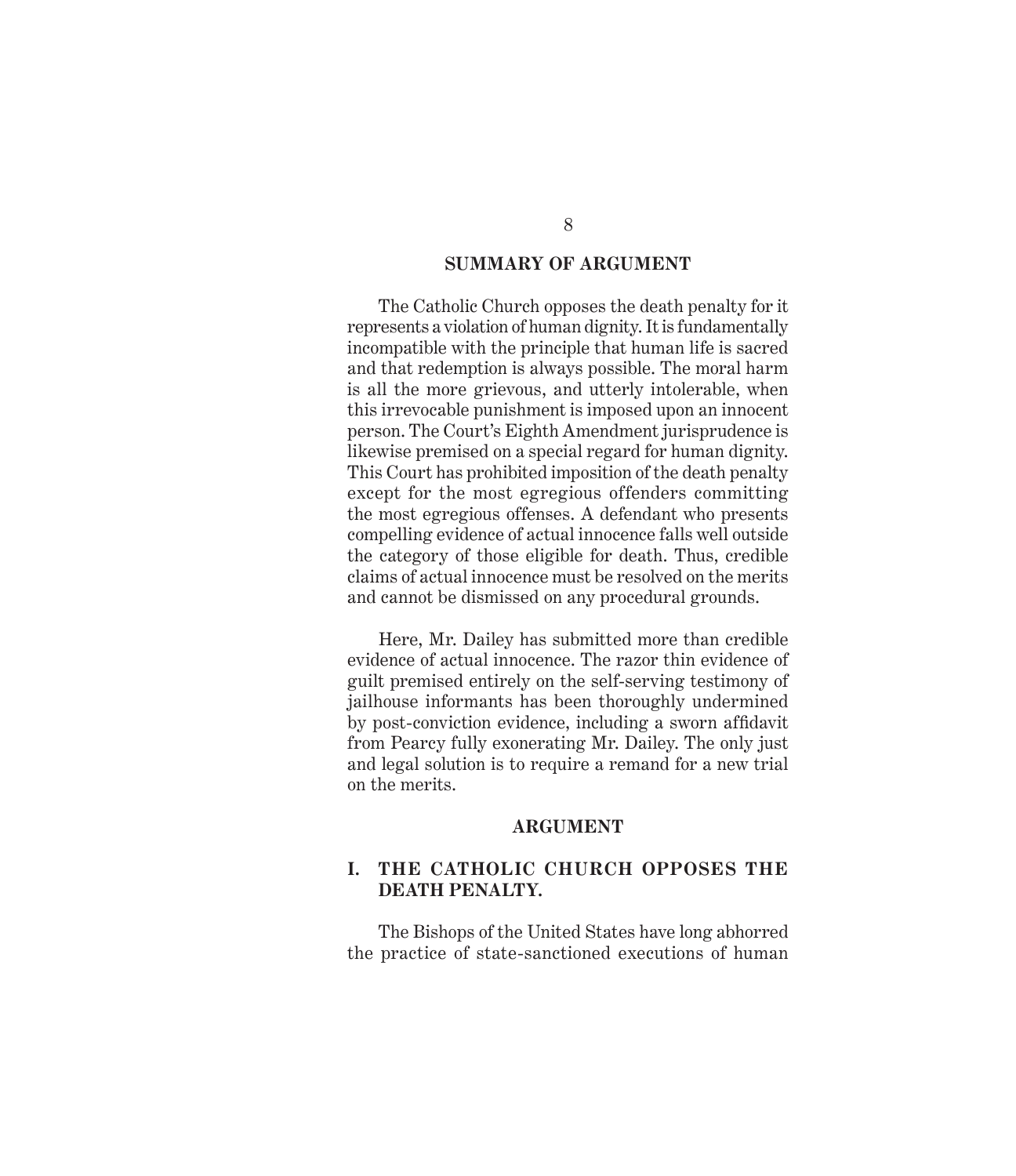beings. Representing a final, irrevocable termination of a gift from God – human life – the Bishops view the death penalty as a grave violation of human dignity. It represents a judgment by fallible human beings that a person is beyond redemption. That is a judgment the Catholic Church rejects. The moral wrong is all the more egregious when the life of an innocent person is taken in the name of justice. It is the view of the Catholic Church that no social interest in procedural efficiency can ever justify the execution of a person who has a credible claim of innocence, no matter when, where, or how that claim arises.

#### **A. Background to the Catholic Church's Opposition to the Death Penalty**

The death penalty is incompatible with the principle that human life is sacred and that redemption is always possible. On May 11, 2018, Pope Francis pronounced:

Recourse to the death penalty on the part of legitimate authority, following a fair trial, was long considered an appropriate response to the gravity of certain crimes and an acceptable, albeit extreme, means of safeguarding the common good.

Today, however, there is an increasing awareness that the dignity of the person is not lost even after the commission of very serious crimes. In addition, a new understanding has emerged of the significance of penal sanctions imposed by the state. Lastly, more effective systems of detention have been developed, which ensure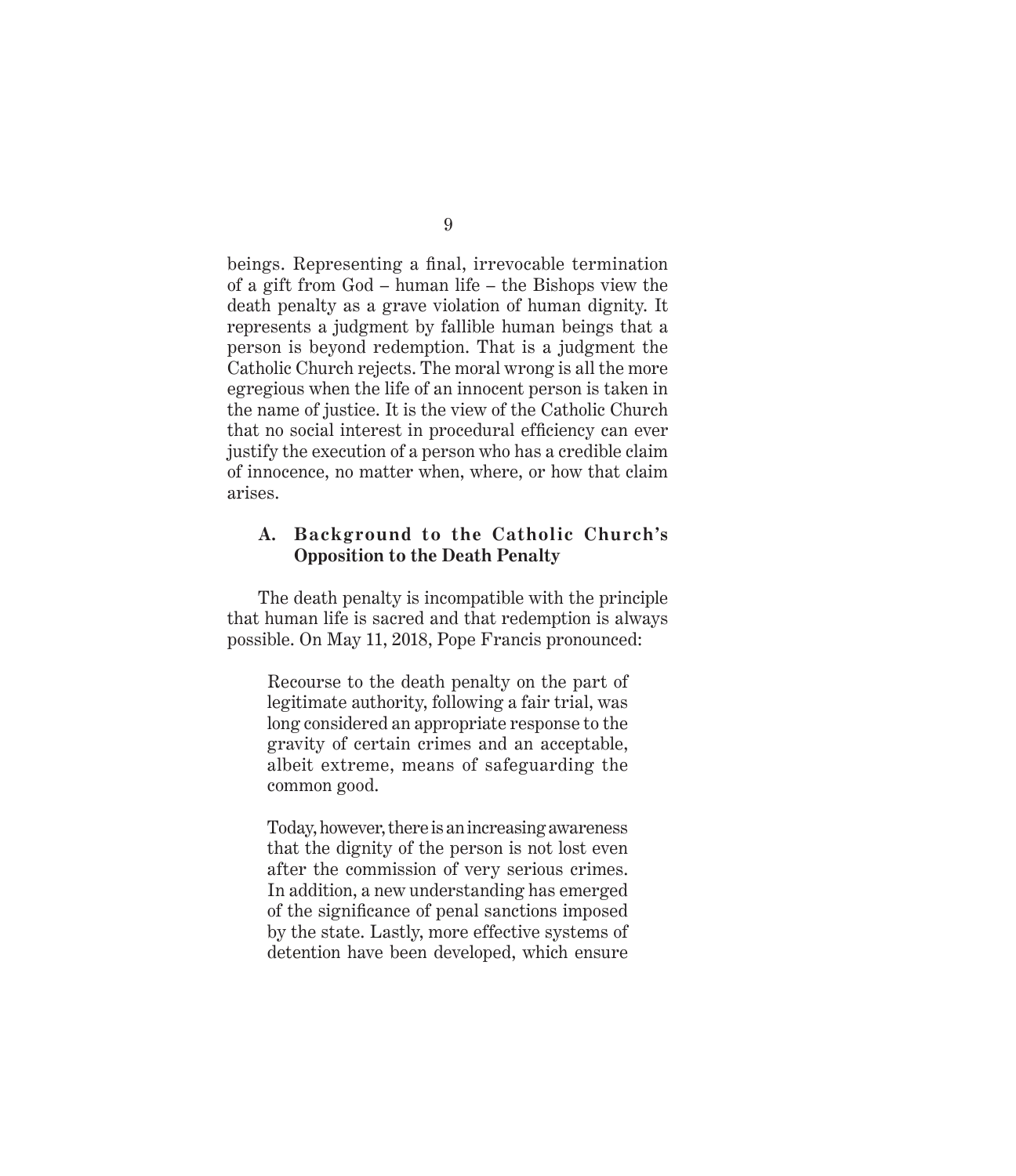the due protection of citizens but, at the same time, do not definitively deprive the guilty of the possibility of redemption.

Consequently, the Church teaches, in the light of the Gospel, that "the death penalty is inadmissible because it is an attack on the inviolability and dignity of the person," and she works with determination for its abolition worldwide.<sup>5</sup>

This definitive statement flows from the Catholic Church's longstanding tradition of defending the rights of the human person. "[T]hose rights . . . derive directly from [a human being's] dignity as a human person, and . . . are therefore universal, inviolable and inalienable."<sup>6</sup> As Pope St. John Paul II wrote, "[n]ot even a murderer loses his personal dignity, and God himself pledges to guarantee this."<sup>7</sup> In his 1999 visit to the United States, in St. Louis, Missouri, he said that "[a] sign of hope is the increasing recognition that the dignity of human life must never be taken away, even in the case of someone

<sup>5.</sup> Francis, Rescriptum "ex Audentia SS. mi" (Aug. 2, 2018) (Catechism of the Catholic Church, pt. 3, ch. 2, art. 5 ¶ 2267), https://press.vatican.va/content/salastampa/en/bollettino/ pubblico/2018/08/02/180802a.html.

<sup>6.</sup> John XXIII, Pacem in Terris ¶ 145 (Apr. 11, 1963), http:// www.vatican.va/content/john-xxiii/en/encyclicals/documents/hf\_jxxiii\_enc\_11041963\_pacem.html.

<sup>7.</sup> John Paul II, Evangelium Vitae ¶ 9 (Mar. 25, 1995), http:// w2.vatican.va/content/john-paul-ii/en/encyclicals/documents/hf\_jpii enc 25031995 evangelium-vitae.html.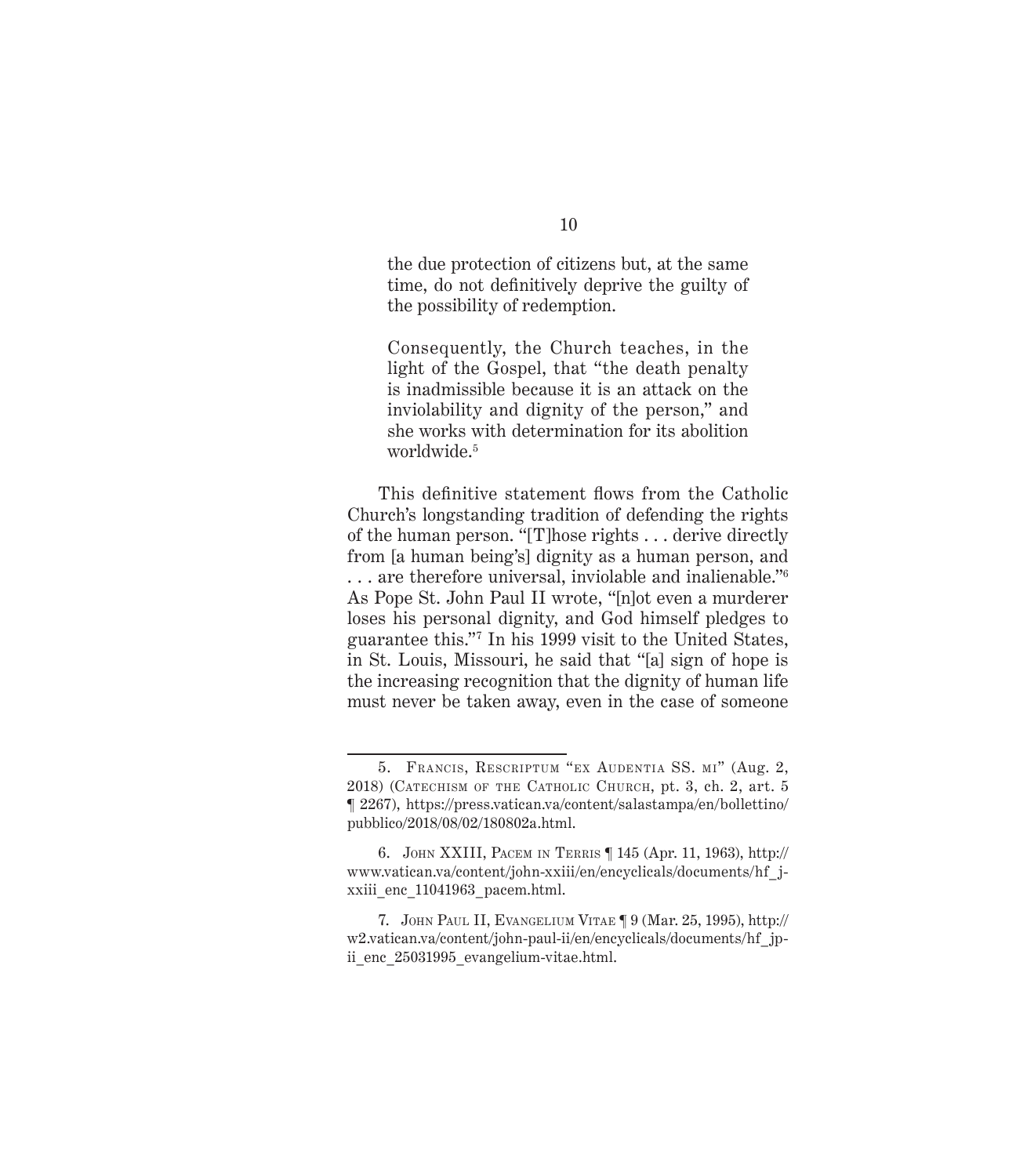who has done great evil."<sup>8</sup> Referring to circumstances in the United States, he added that "[m]odern society has the means of protecting itself, without definitively denying criminals the chance to reform. I renew the appeal . . . for a consensus to end the death penalty, which is both cruel and unnecessary."9

Pope Benedict XVI continued this teaching, as he called for "the attention of society's leaders to the need to make every effort to eliminate the death penalty."10 Pope Benedict also praised the Community of Sant'Egidio – a Catholic lay ecclesial movement dedicated to prayer, friendship with the poor, and service towards peace – for their efforts to end the death penalty, saying:

I express my hope that your deliberations will encourage the political and legislative initiatives being promoted in a growing number of countries to eliminate the death penalty and to continue the substantive progress made in conforming penal law both to the human dignity of prisoners and the effective maintenance of public order.<sup>11</sup>

11. Benedict XVI, General Audience (Nov. 30, 2011), http:// w2.vatican.va/content/benedict-xvi/en/audiences/2011/documents/ hf ben-xvi aud 20111130.html.

<sup>8.</sup> John Paul II, Homily at the Papal Mass in St. Louis (Jan. 27, 1999), https://w2.vatican.va/content/john-paul-ii/en/travels/1999/ documents/hf\_jp-ii\_hom\_27011999\_stlouis.html.

<sup>9.</sup> *Id*.

<sup>10.</sup> Benedict XVI, Africae Munus, ¶ 83 (Nov. 19, 2011), http://w2.vatican.va/content/benedict-xvi/en/apost\_exhortations/ documents/hf\_ben-xvi\_exh\_20111119\_africae-munus.html.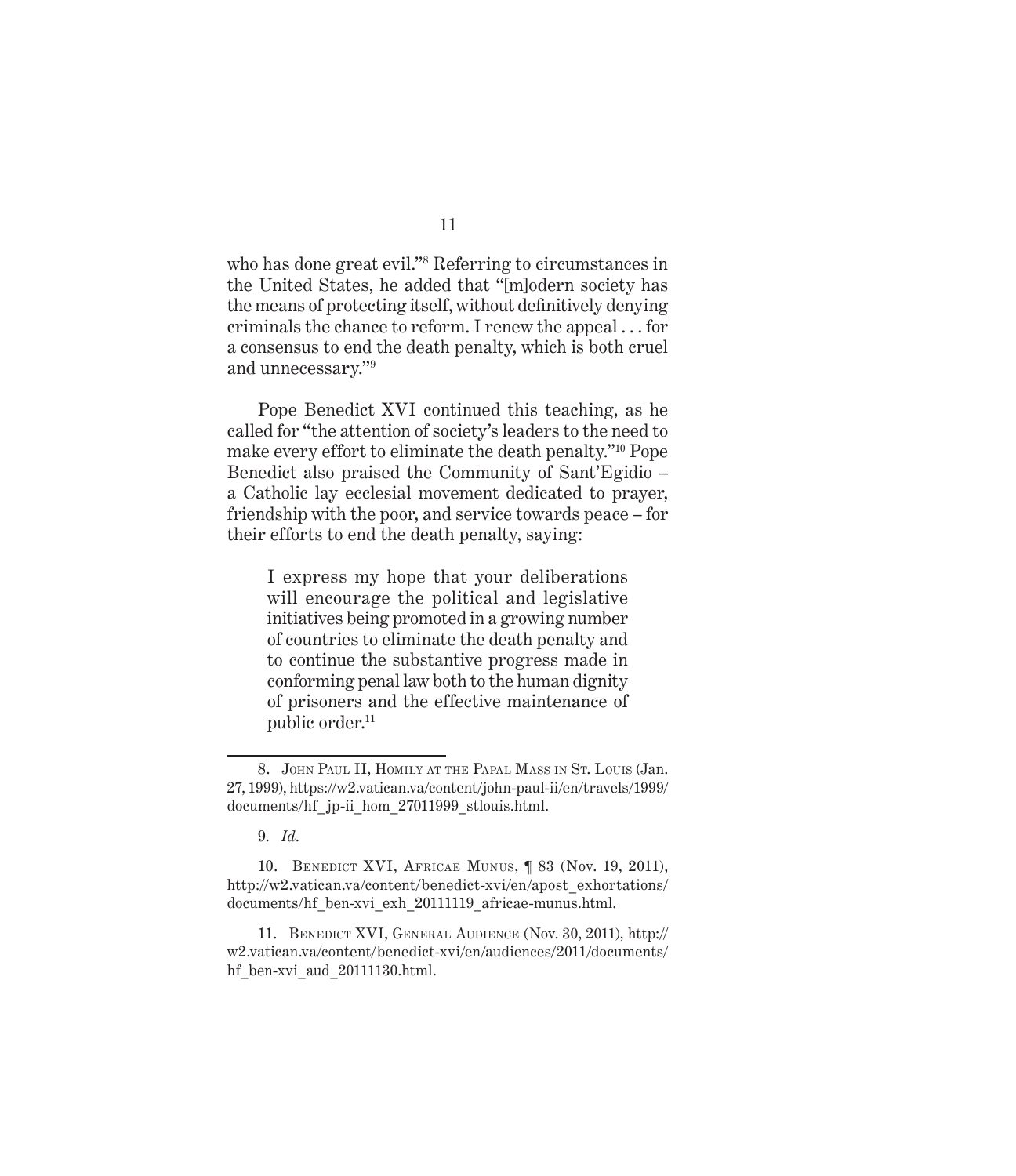In early 2015, Pope Francis reaffirmed that "today capital punishment is unacceptable, however serious the condemned's crime may have been."12 Later that year, he emphasized his plea for "the global abolition of the death penalty" in his address to the United States Congress because, as he stated, "every life is sacred, every human person is endowed with an inalienable dignity, and society can only benefit from the rehabilitation of those convicted of crimes."13

The Catholic Church's opposition to the death penalty has a basic grounding in human compassion. Pope Francis observed that the death penalty:

[E]ntails cruel, inhumane and degrading treatment, as is the anguish before the moment of execution and the terrible suspense between the issuing of the sentence and the execution of the penalty, a form of 'torture' which, in the

<sup>12.</sup> Francis, Letter to the President of the International Commission Against the Death Penalty (Mar. 20, 2015), https:// w2.vatican.va/content/francesco/en/letters/2015/documents/papafrancesco\_20150320\_lettera-pena-morte.html.

<sup>13.</sup> Francis, Address to the Joint Session of the United States Congress (Sept. 24, 2015), https://www.washingtonpost. com/local/social-issues/transcript-pope-franciss-speech-tocongress/2015/09/24/6d7d7ac8-62bf-11e5-8e9e-dce8a2a2a679\_ story.html; *see also* FRANCIS, ADDRESS TO THE DELEGATES OF the International Association of Penal Law (Oct. 23, 2014), https://w2.vatican.va/content/francesco/en/speeches/2014/october/ documents/papa-francesco\_20141023\_associazione-internazionalediritto-penale.html. (urging "Christians and men of good will . . . to fight …for the abolition of the death penalty, whether legal or illegal, and in all of its forms.")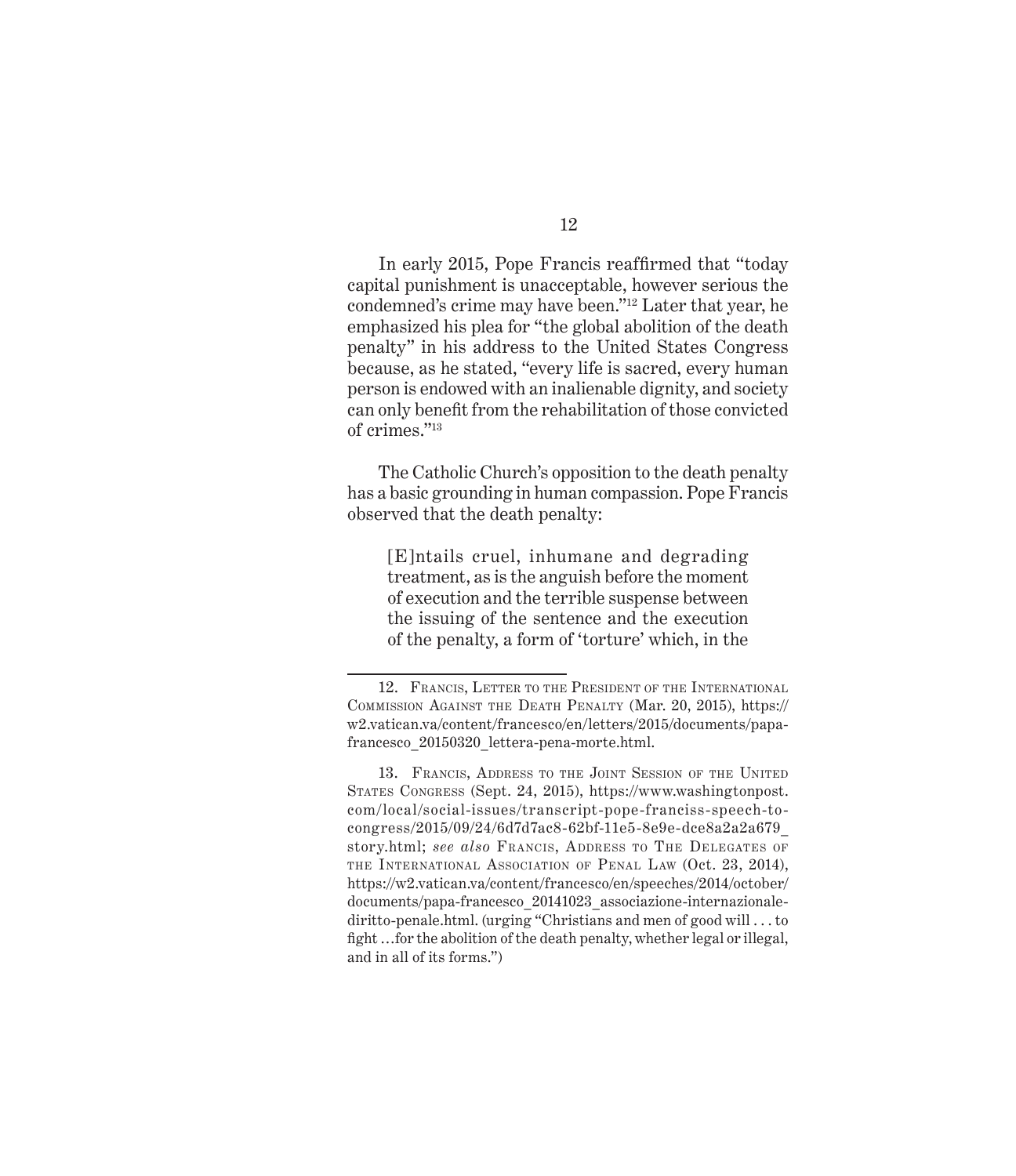name of correct procedure, tends to last many years, and which oftentimes leads to illness or insanity on death row.14

The Bishops of the United States have, in accordance with the teaching of these Popes, long opposed the death penalty, including in their 2005 pastoral letter, "A Culture of Life and the Penalty of Death." In that statement, the Bishops identified the multiple reasons for abolishing the death penalty, including that it "violates respect for human life and dignity," and that "[i]ts application is deeply flawed and can be irreversibly wrong, is prone to errors, and is biased by factors such as race, the quality of legal representation, and where the crime was committed."<sup>15</sup> The Bishops also cited the Death Penalty Information Center statistics on the number of exonerations of persons previously sentenced to death, which currently stands at 166 since 1973.16 Thus, the Bishops of the United States in particular have sought to abolish the death penalty.<sup>17</sup>

16. *Id*.; *see* Death Penalty Information Center, Innocence DATABASE, https://deathpenaltyinfo.org/policy-issues/innocencedatabase.

17. *See, e.g.*, National Catholic News Service, *Capital Punishment: Grave Doubts*, 1 Origins 529, 531 (1972) ("This, then, is an appeal from the Indiana Catholic Conference to all people to take a strong stand asking for the abolishment of capital punishment in the state of Indiana."); ROMAN CATHOLIC CHURCH - U.S. CATHOLIC

<sup>14.</sup> FRANCIS, LETTER TO THE PRESIDENT OF THE INTERNATIONAL Commission Against the Death Penalty, *supra* note 12.

<sup>15.</sup> U.S. Conference of Catholic Bishops, A Culture of Life & The Penalty of Death, 11 (2005), http://www.usccb.org/ issues-and-action/human-life-and-dignity/death-penalty-capitalpunishment/upload/penaltyofdeath.pdf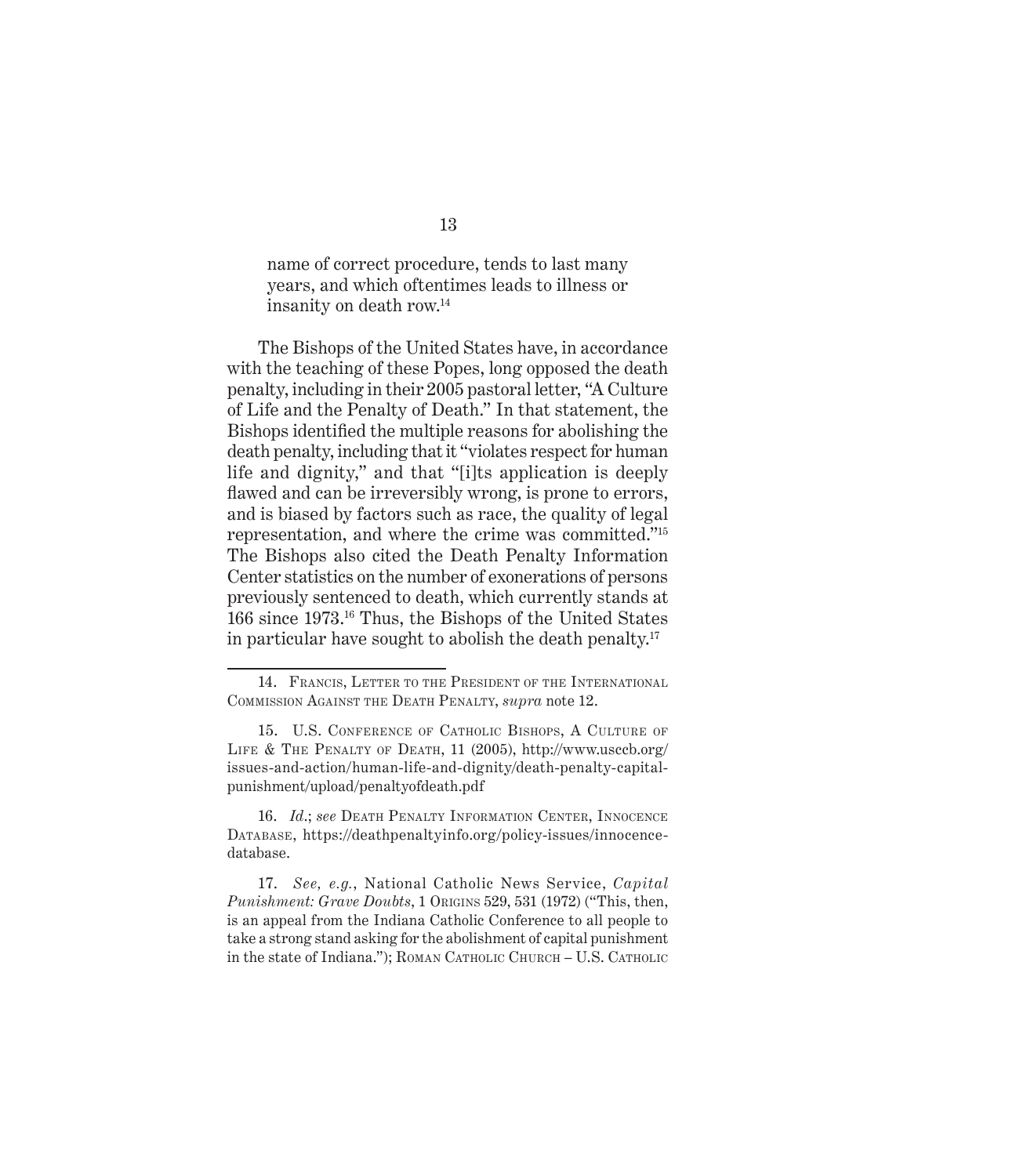#### **B. The Execution of an Innocent Person is Morally Indefensible**

The Bishops' longstanding and profound moral opposition to the death penalty, even when applied to persons guilty of heinous crimes, takes on greater urgency when any state seeks to execute an innocent person. On this score, the Holy Scriptures are unequivocal: "the innocent and the just you shall not put to death, for I will not acquit the guilty."18 St. Thomas Aquinas teaches that "it is in no way lawful to slay the innocent" (*nullo modo licet occidere innocentem*).19

The radical injustice of punishing an innocent man is particularly grievous in the case of a sentence of death, which is by its nature final and irreversible. As St. Thomas Aquinas put it, "such a sentence is like the violence of robbers" (*tale iudicium simile est violentiae latronum*).20 Pope Francis has also identified the convictions of innocent men and women as striking at the core of the death penalty's claim to justice: "[t]he death penalty loses all legitimacy due to the defective selectivity of the criminal

- 18. *Exodus* 23:7.
- 19. Thomas Aquinas, Summa Theologiae II-II, q. 64, art. 6.
- 20. *Id*., q. 69, art. 4.

Conference, Resolution Against Capital Punishment (1974), *reprinted in* CHURCHES SPEAK, ON: CAPITAL PUNISHMENT, at 3 (J. Gordon Melton ed., 1989) ("[t]he United States Catholic Conference goes on record as opposed to capital punishment"); U.S. Conference of Catholic Bishops, Bishops' Statement on Capital Punishment IV (1980), http://www.usccb.org/issues-and-action/human-life-anddignity/death-penalty-capital-punishment/statement-on-capitalpunishment.cfm.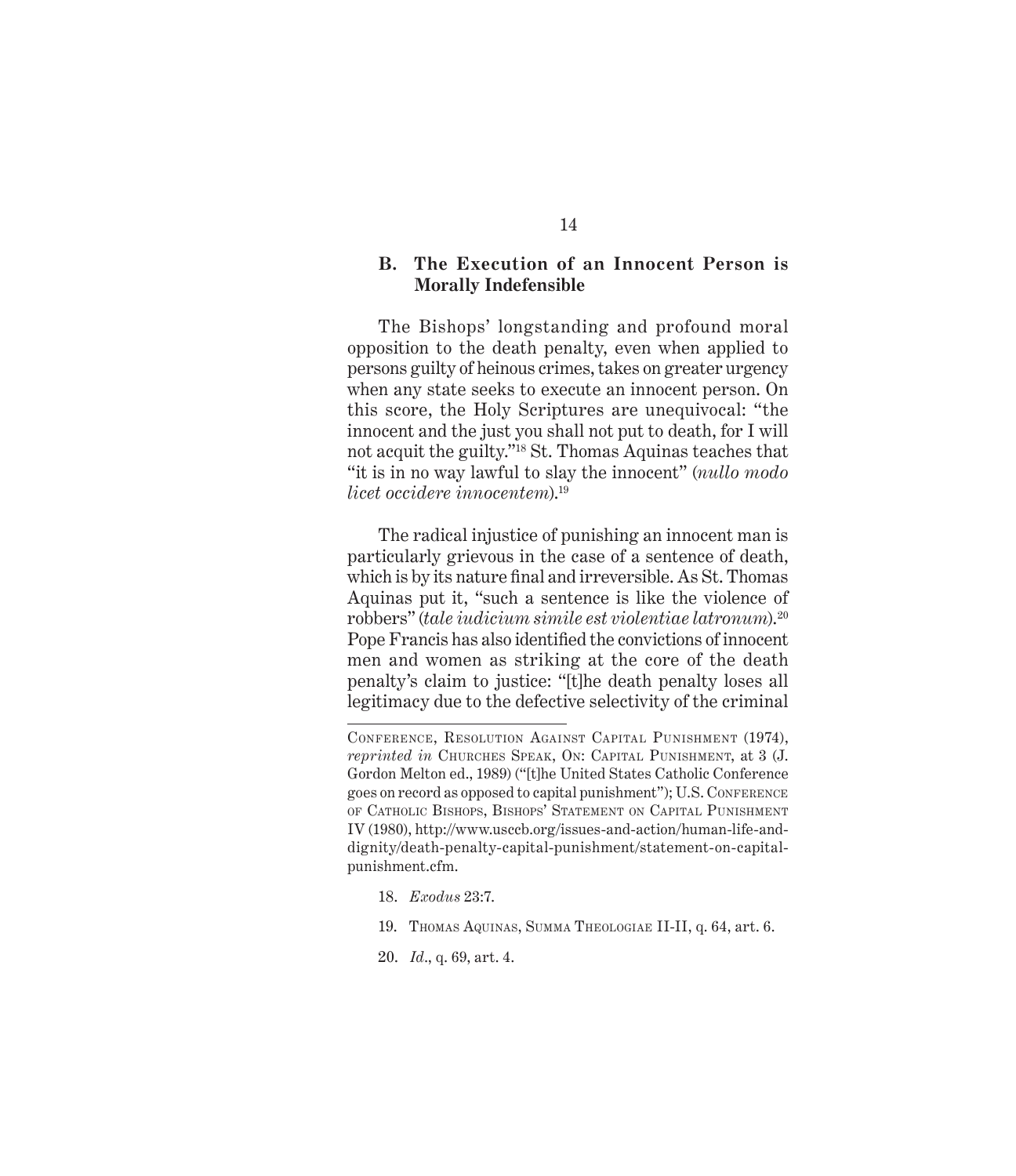justice system and in the face of the possibility of judicial error. Human justice is imperfect, and the failure to recognize its fallibility can transform it into a source of injustice."<sup>21</sup>

As his Petition sets forth, Mr. Dailey has made a more than credible showing that he is actually innocent of the murder committed by Jack Pearcy. No arguments about procedural issues can morally justify killing Mr. Dailey.

#### **II. THE MORAL POSITION OF THE CATHOLIC CHURCH IS CONSISTENT WITH THIS COURT'S PRONOUNCEMENTS AGAINST SENTENCING TO DEATH A PERSON WHO IS ACTUALLY INNOCENT.**

The Church's moral position opposing the execution of an innocent person hardly needs further defense. It is as plainly correct as the notion that justice is good, and our constitutional scheme agrees entirely: "the execution of a legally and factually innocent person would be a constitutionally intolerable event." *Herrera v. Collins*, 506 U.S. 390, 419 (1993) (O'Connor, J., concurring). While this Court's Eighth Amendment jurisprudence has not yet gone so far as to ban the death penalty,<sup>22</sup> the Court's

The death penalty is also increasingly unusual. *See Glossip v. Gross*, 135 S. Ct. 2726, 2773-4 (2015) (Breyer, J., dissenting) ("Often when deciding whether a punishment practice is, constitutionally

<sup>21.</sup> FRANCIS, LETTER TO THE PRESIDENT OF THE INTERNATIONAL Commission Against the Death Penalty, *supra* note 12.

<sup>22.</sup> As Pope St. John Paul II put it, the death penalty is "both cruel and unnecessary." John Paul II, Homily at the Papal Mass in St. Louis, *supra* note 8.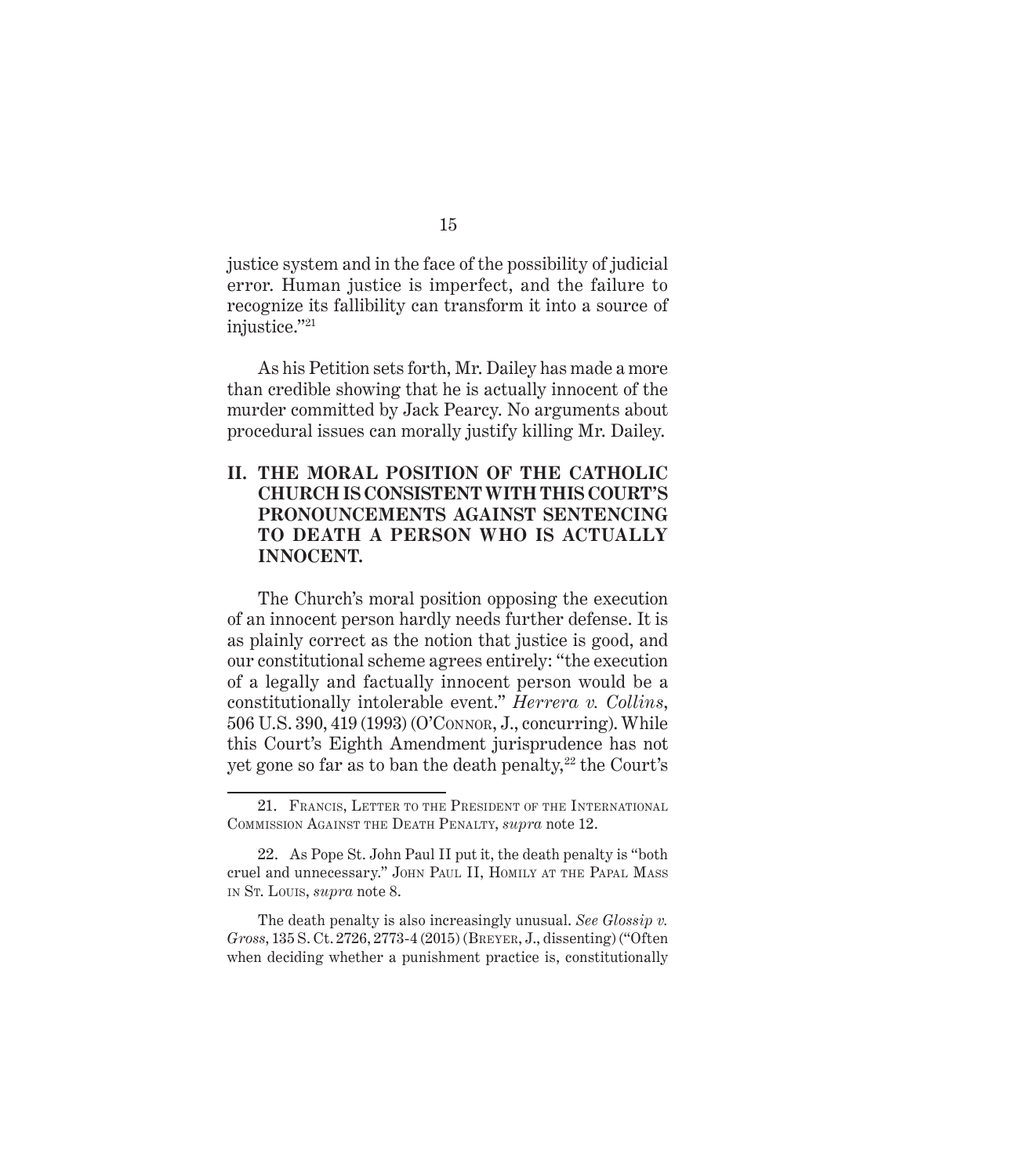decisions have made clear that the death penalty is reserved only for the most egregious offenses committed by the most egregious offenders. The Eighth Amendment thus cannot countenance the execution of a man who has mounted a credible claim of actual innocence.

#### **A. The Eighth Amendment Serves to Protect the "Dignity of Man"**

The Eighth Amendment provides that "[e]xcessive bail shall not be required, nor excessive fines imposed,

speaking, 'unusual,' this Court has looked to the number of States engaging in this practice … It seems fair to say that it is now unusual to find capital punishment in the United States."). The Court noted in *Gregg v. Georgia*, that "[a]t the close of 1974, at least 254 persons had been sentenced to death … and, by the end of March, 1976, more than 460 were subject to death sentences," 428 U.S. 153, 182 (1976). Since that time, the rate of issuance of death sentences has dropped dramatically: in 2018, only 42 death sentences were imposed in the United States, the death penalty was banned in 20 states and the District of Columbia, and 11 of the 30 states permitting the death penalty (as well as the federal government and the U.S. military) had not carried out an execution in at least 10 years, or, in some cases, much longer. John Gramlich, *California is one of 11 states that have the death penalty but haven't used it in more than a decade*, Pew Research Center (Mar. 14, 2019), https://www.pewresearch.org/facttank/2019/03/14/11-states-that-have-the-death-penalty-havent-usedit-in-more-than-a-decade/. As of 2019, according to the Death Penalty Information Center's December 17, 2019 year-end report, fewer than 1% of all U.S. counties imposed death sentences. The report also notes that 21 states have now abolished the death penalty, and executions and new death sentences remained near historic lows for the fifth consecutive year. DEATH PENALTY INFORMATION CENTER, THE DEATH PENALTY IN 2019: YEAR END REPORT, https://deathpenaltyinfo.org/ facts-and-research/dpic-reports/dpic-year-end-reports/the-deathpenalty-in-2019-year-end-report.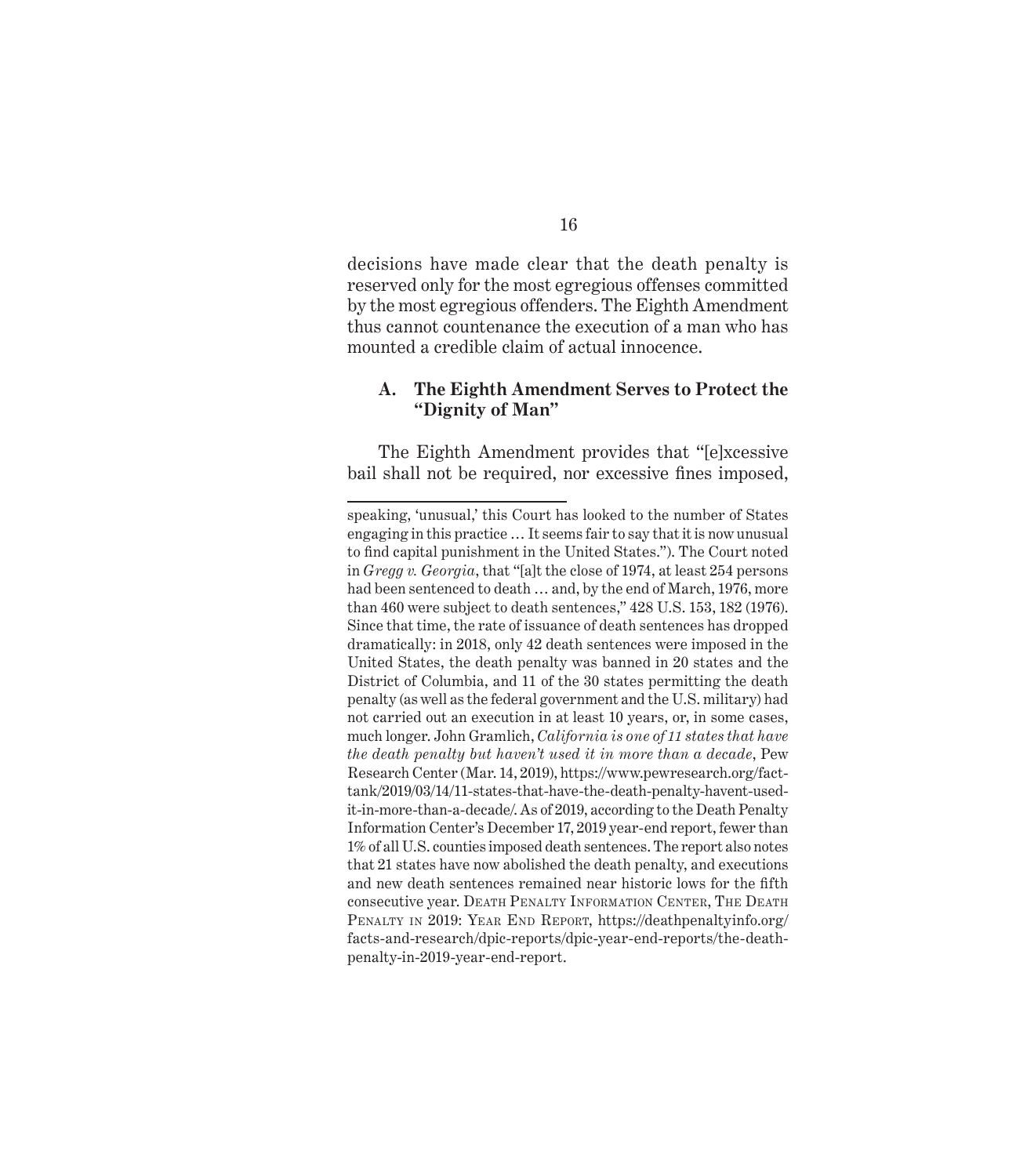nor cruel and unusual punishments inflicted." U.S. Const. amend. VIII. "The basic concept underlying the Eighth Amendment is nothing less than the dignity of man." *Trop v. Dulles*, 356 U.S. 86, 100 (1958) (plurality opinion). Thus, "[w]hile the State has the power to punish, the Amendment stands to assure that this power be exercised within the limits of civilized standards." *Id*. *See also Kennedy v. Louisiana*, 554 U.S. 407, 420 (2008) (punishment of criminals "must embrace and express respect for the dignity of the person"); *Furman v. Georgia.*, 408 U.S. 238, 279 (1972) (per curiam) (Brennan, J., concurring) (the Eighth Amendment bars a punishment that is "barbaric" or "excessive" as "[t]he infliction of a severe punishment by the State cannot comport with human dignity when it is nothing more than the pointless infliction of suffering.").

The Eighth Amendment's interest in protecting human dignity is especially acute where the punishment is irrevocable. As this Court has recognized:

[t]he penalty of death differs from all other forms of criminal punishment, not in degree but in kind. It is unique in its total irrevocability. It is unique in its rejection of rehabilitation of the convict as a basic purpose of criminal justice. And it is unique, finally, in its absolute renunciation of all that is embodied in our concept of humanity.

 $Furman$ , 408 U.S. at 306 (STEWART, J., concurring). The Court has thus limited this "irrevocable" punishment "'to those offenders who commit 'a narrow category of the most serious crimes' and whose extreme culpability makes them 'the most deserving of execution.'" *Roper*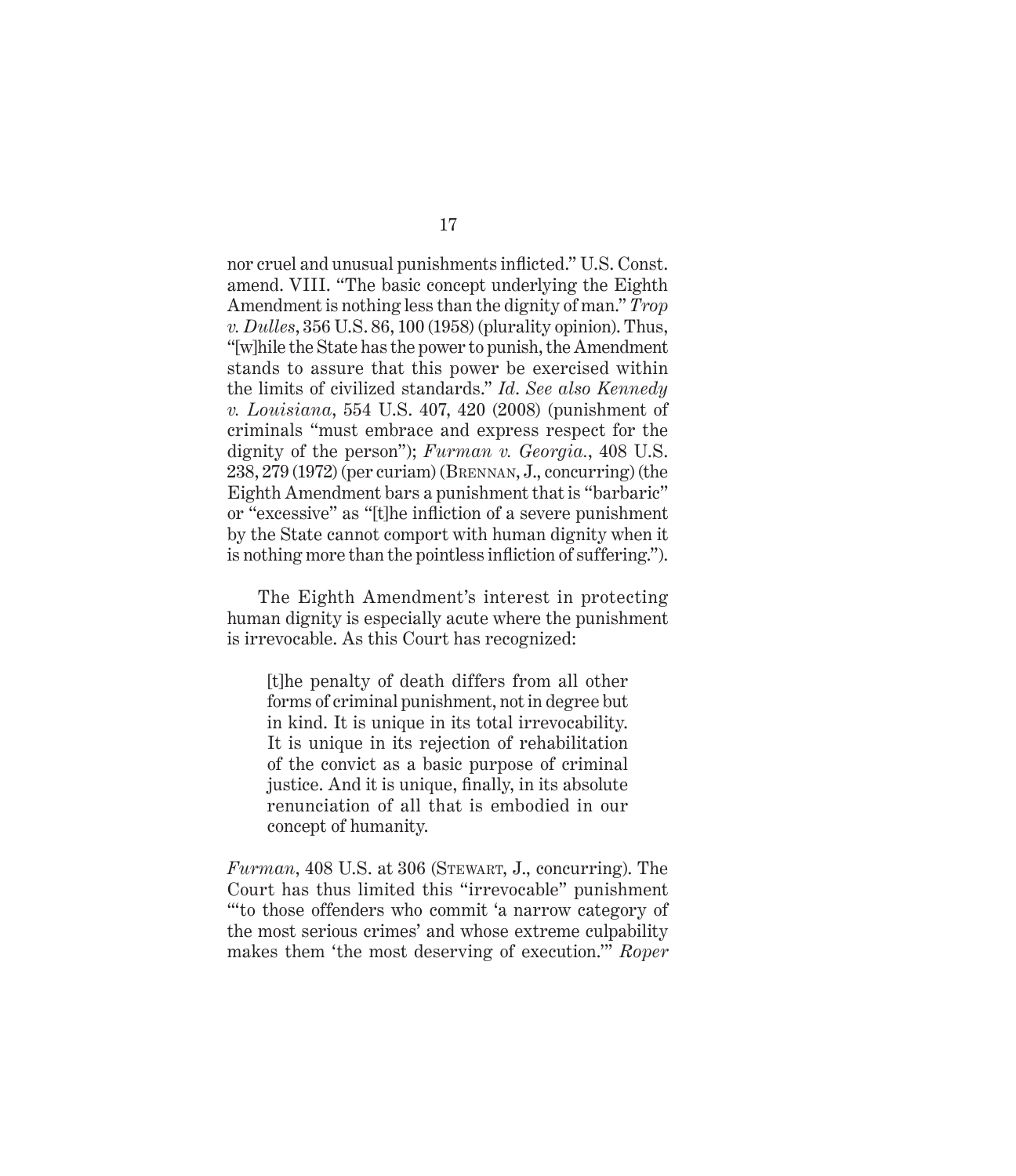*v. Simmons*, 543 U.S. 551, 568 (2005) (quoting *Atkins v. Virginia,* 536 U.S. 304, 319 (2002)). Thus, a sentence of death has been deemed excessive for crimes that involve neither death nor intended death. *See, e.g., Coker v. Georgia.*, 433 U.S. 584, 593 (1977) (plurality opinion) ("We have the abiding conviction that the death penalty, which is unique in its severity and irrevocability, is an excessive penalty for the rapist who, as such, does not take human life.") (internal citation omitted); *Enmund v. Florida.*, 458 U.S. 782, 797 (1982) (death penalty is disproportionate and hence unconstitutional penalty for felon who neither kills, attempts to kill, nor intends to kill).

Similarly, the Court has held that a defendant who – due to age or cognitive ability – cannot form the requisite mental state, lacks culpability sufficient to fall within the "narrow category of the most deserving execution." *See Atkins,* 536 U.S. at 321 (execution of persons with mental retardation violates the Eighth Amendment); *Roper*, 543 U.S. at 570-74 (execution of juveniles is disproportionately excessive because they lack moral culpability).

#### **B. The Execution of an Innocent Person is Unconstitutional**

Inasmuch as the Eighth Amendment permits the execution of only "those offenders who commit 'a narrow category of the most serious crimes' and whose extreme culpability makes them 'the most deserving of execution,'" *Roper*, 543 U.S. at 568 (quoting *Atkins*, 536 U.S. at 319), the death penalty cannot be imposed upon an innocent person. Justice O'Connor put it best: "the execution of a legally and factually innocent person would be a constitutionally intolerable event." *Herrera*, 506 U.S. at 419 (O'Connor,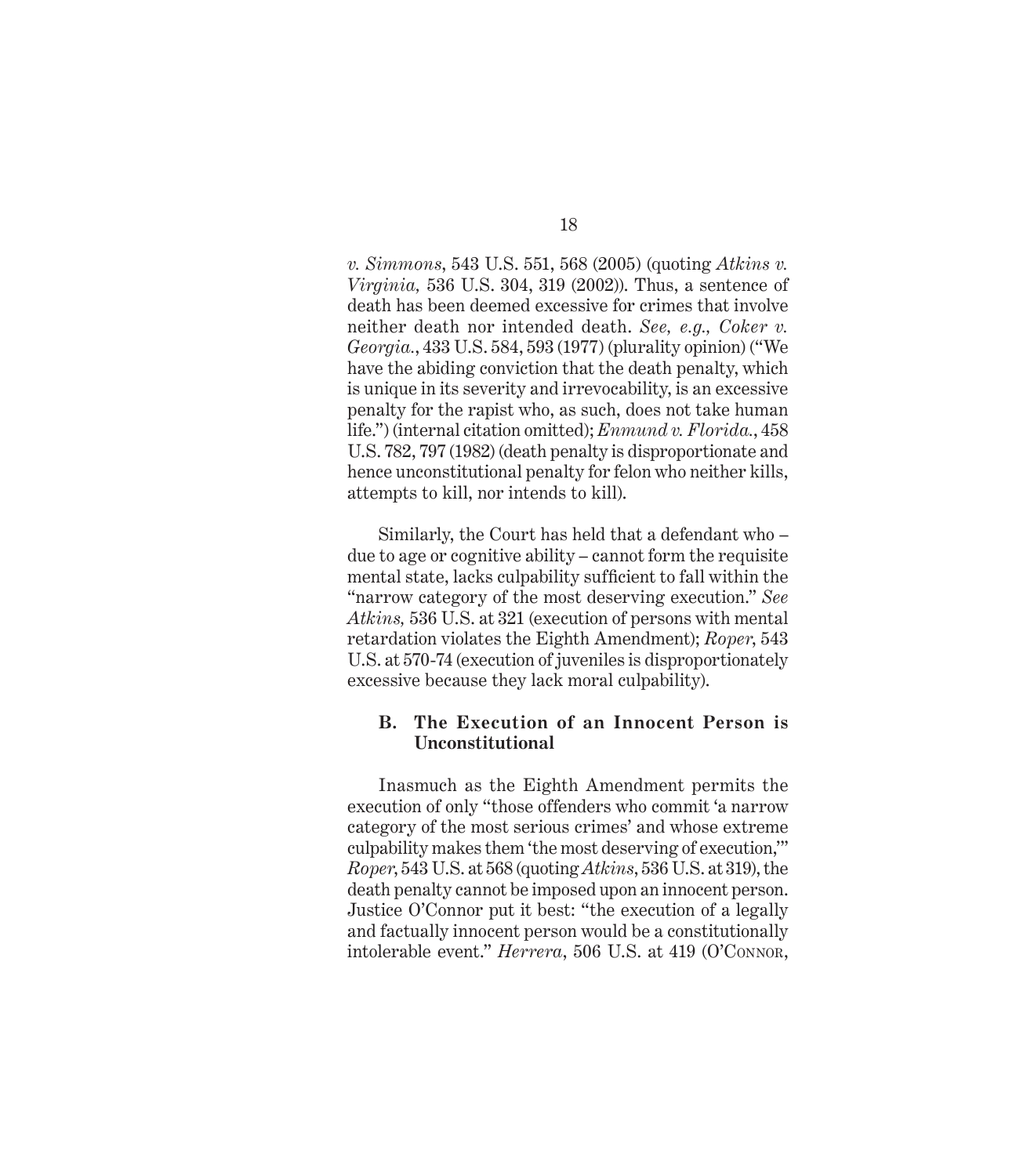J., concurring). *See also id.* at 431-32 ("[e]xecuting an innocent person epitomizes 'the purposeless and needless imposition of pain and suffering." (BLACKMUN, J., dissenting) (quoting *Coker*, 433 U.S. at 592).

While the Court has not expressly recognized a freestanding claim of actual innocence, it has left open the possibility of doing so. *See Herrera,* 506 U.S. at 427 (O'Connor, J., concurring) (in light of petitioner's failure to make a "persuasive showing" of actual innocence, "the Court has no reason to pass on, and appropriately reserves, the question whether federal courts may entertain convincing claims of actual innocence"); *see also DA's Office v. Osborne*, 557 U.S. 52, 71 (2009) ("Osborne … obliquely relies on an asserted federal constitutional right to be released upon proof of 'actual innocence.' Whether such a federal right exists is an open question."); *House v. Bell,* 547 U.S. 518, 555 (2006) ("We conclude here, much as in *Herrera*, that whatever burden a hypothetical freestanding innocence claim would require, this petitioner has not satisfied it.").

The Court has also used its original habeas jurisdiction to remand a capital case for an evidentiary hearing on the petitioner's actual innocence claim. *See In re Davis*, 557 U.S. 952 (2009) (directing the district court to "receive testimony and make findings of fact as to whether evidence that could not have been obtained at the time of trial clearly establishes petitioner's innocence"). Implicit in this action was the Court's recognition that "[t]he substantial risk of putting an innocent man to death clearly provide[d] an adequate justification for holding an evidentiary hearing." Id. at 953 (STEVENS, J., concurring).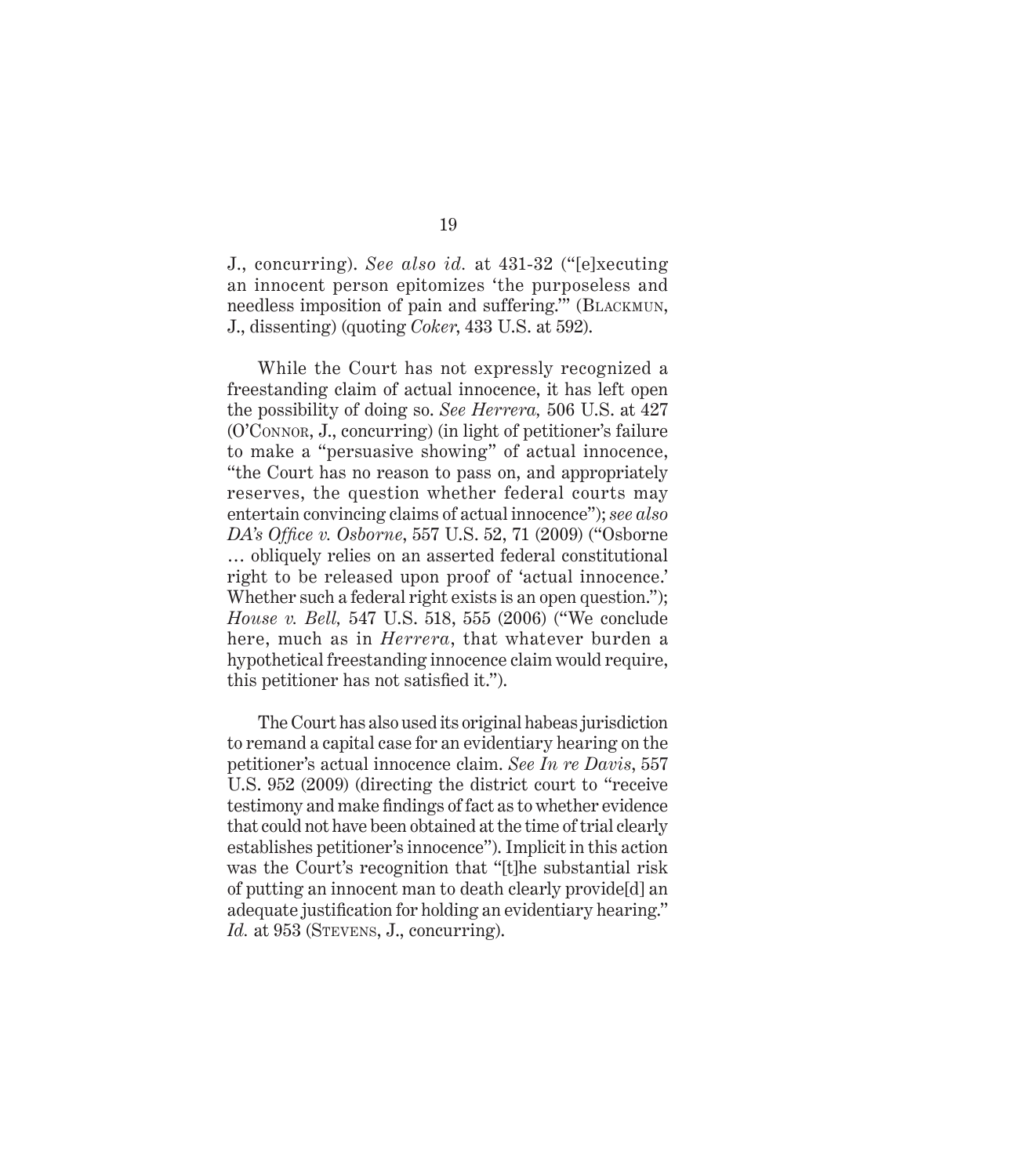#### **C. Mr. Dailey Has Made a Compelling Showing of Actual Innocence**

Absent intervention by this Court, there is an overwhelming risk that an innocent man will be put to death. Without any physical or forensic evidence, and without testimony from a single eyewitness, the prosecution at Mr. Dailey's trial obtained a conviction based solely on Mr. Dailey's association with Pearcy on the evening of the murder, and the post-hoc testimony of three jailhouse informants who claimed – in exchange for leniency in their own cases – that Mr. Dailey told them he was responsible for the murder.

Mr. Dailey has come forward with compelling, postconviction evidence that the statements placed before the jury were lies and that he is actually innocent. A sworn statement by Pearcy fully exonerates him, and that statement was corroborated by two independent witnesses to whom Pearcy made essentially the same statement: Mr. Dailey was innocent. In addition, prison inmates with no motive to fabricate have come forward to reveal the police officers' highly suggestive methods in motivating the three informants to falsely testify against Mr. Dailey. One witness testified to seeing two of the informants "fabricat[e]" a story to tell the state prosecutor. Mr. Dailey thus demonstrated more than the foundational weakness of the evidence of his guilt; he has made a "truly persuasive demonstration" that he is actually innocent. *See Herrera*, 506 U.S. at 417.

Yet, relying on a series of procedural technicalities, the Florida state courts denied Mr. Dailey a new trial where he could present this overwhelming evidence of innocence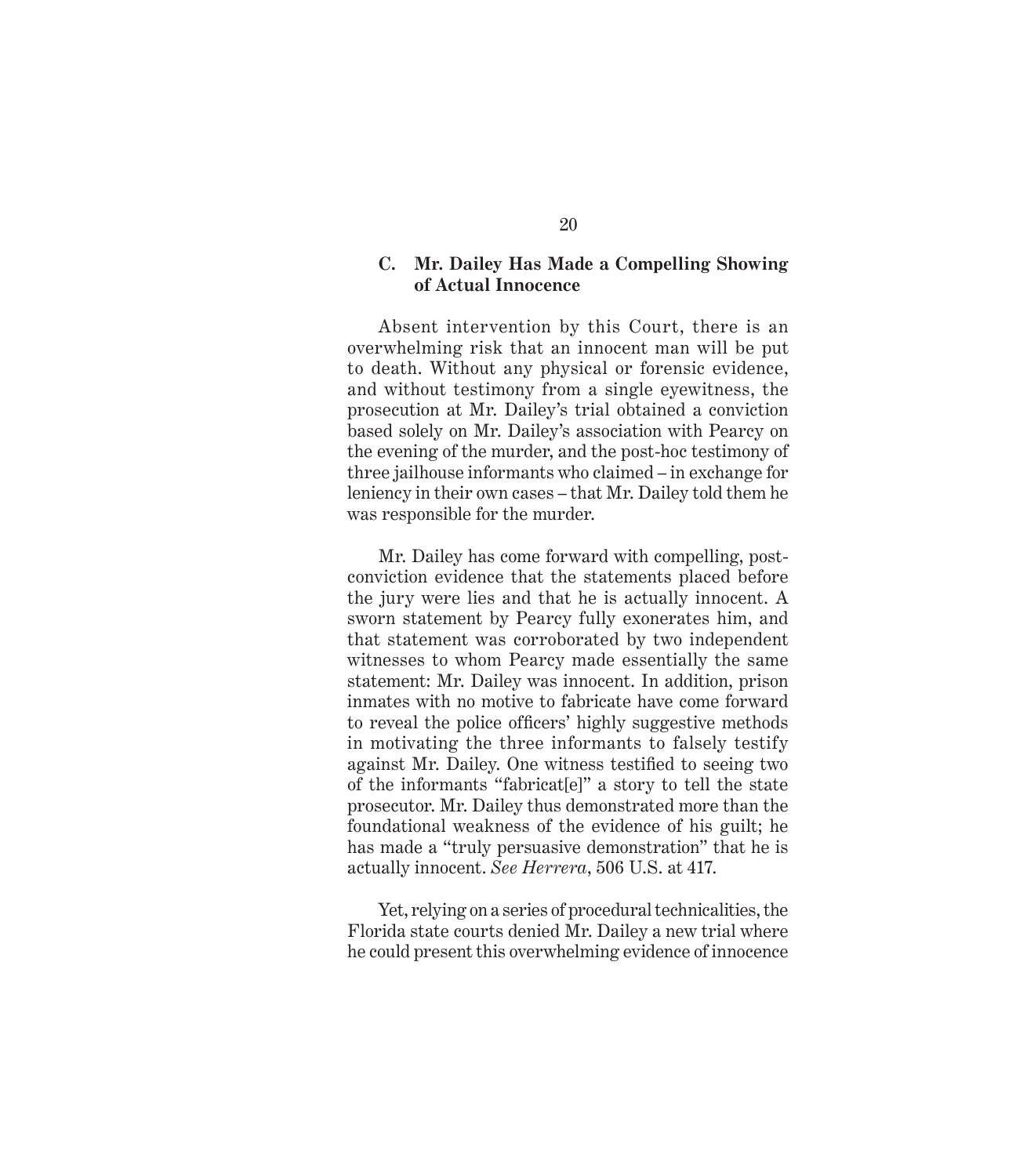to a jury. Chief among the perceived procedural obstacles was the conclusion that Pearcy's sworn statement and his similar admissions to other witnesses exonerating Mr. Dailey would have been inadmissible at trial. To reach this counter-intuitive judgment, the Florida Supreme Court stands *Chambers v. Mississippi*, 410 U.S. 284 (1973), on its head. Contrary to *Chambers'* instruction that "the hearsay rule may not be applied mechanistically to defeat the ends of justice," *id*. at 302, the Florida court did just that, applying a rigid four-factor analysis in a manner that precluded Mr. Dailey from presenting his evidence of innocence.

This Court was so concerned about the miscarriage of justice in Chambers' criminal trial that it required retrial. But the facts present here are far more egregious than in *Chambers*. First, the irrevocable termination of life was not at issue in *Chambers*. Convicted of killing a police officer, Chambers was sentenced to life imprisonment, not death. *Id*. at 285. Moreover, while Mr. Dailey's jury never got to hear evidence that Pearcy fully exonerated Mr. Dailey, in *Chambers*, the equivalent evidence was actually admitted in evidence. Gable McDonald's statement to Chambers' defense lawyer – stating that he was the shooter and not Chambers – was admitted without objection, and the written statement was read to the jury. Id. at 291. As to McDonald, the only question was whether Chambers' counsel could cross-examine him as a hostile witness once he tried to recant his prior, exonerating statement. *Id*. at 291-98. The State courts determined that defense counsel was properly precluded from doing so because of the State's "vouching" rule, that is, the defense called the witness and thus effectively vouched for his credibility. This Court rejected the reasoning: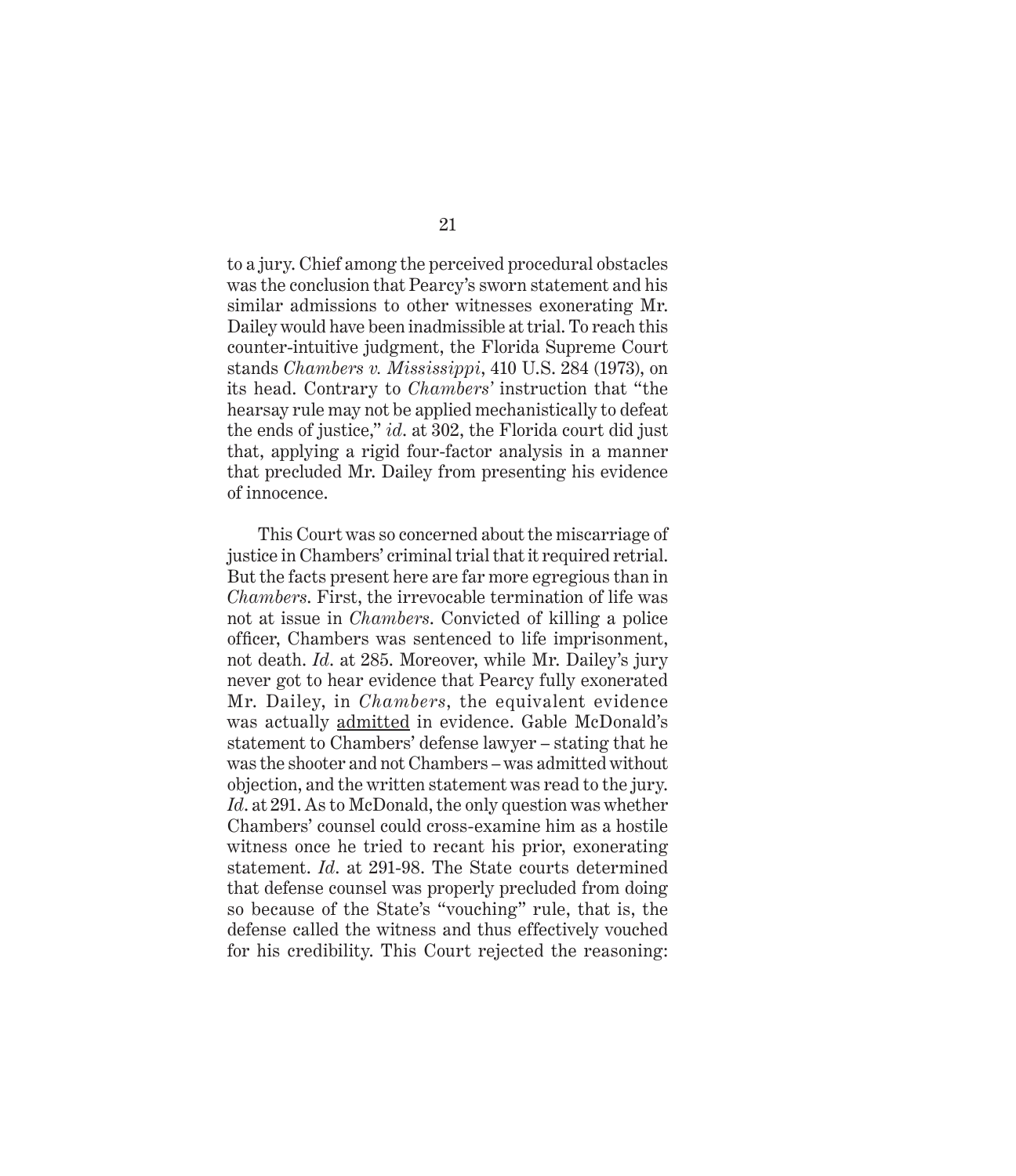"[w]e reject the notion that a right of such substance in the criminal process [as the right to confront and crossexamine those who give damaging testimony against the accused] may be governed by that technicality or by any narrow and unrealistic definition of the word 'against' [the defendant]." *Id*. at 298. The Court then went on to find that the State courts had also erred in precluding, on hearsay grounds, testimony from other witnesses who would have corroborated McDonald's exonerating statement by stating that McDonald told them the same thing: McDonald was the shooter, not Chambers. *Id*. at 298-303. A new trial was constitutionally mandated.

Here, of course, no jury has ever heard Pearcy's exoneration of Mr. Dailey, either in the form of Pearcy's sworn affidavit or the corroborating testimony of other inmates to whom Pearcy separately and repeatedly over the years made the same statements. Ignoring *Chambers'* injunction to ensure that evidentiary rules not be applied "mechanistically to defeat the ends of justice", *id*. at 302 – an instruction issued in a noncapital case – the Florida Supreme Court took that precise, formulaic approach. There are many flaws in the court's mechanistic analysis, all recounted in the Petitioner's brief, but perhaps none is as striking as the conclusion that Pearcy's affidavit was not a statement against his interest. *Dailey v. State*, 279 So. 3d 1208, \*1213 (Fla. 2019). As Pearcy himself explained at the evidentiary hearing as he invoked his Fifth Amendment right to refuse to answer questions about his prior sworn statement (R2 12139-41), a statement incriminating himself and wholly exonerating Mr. Dailey could very well affect his chances at parole. R2 12146-47.

When the post-trial evidence is considered as a whole, there can be little question that Mr. Daily has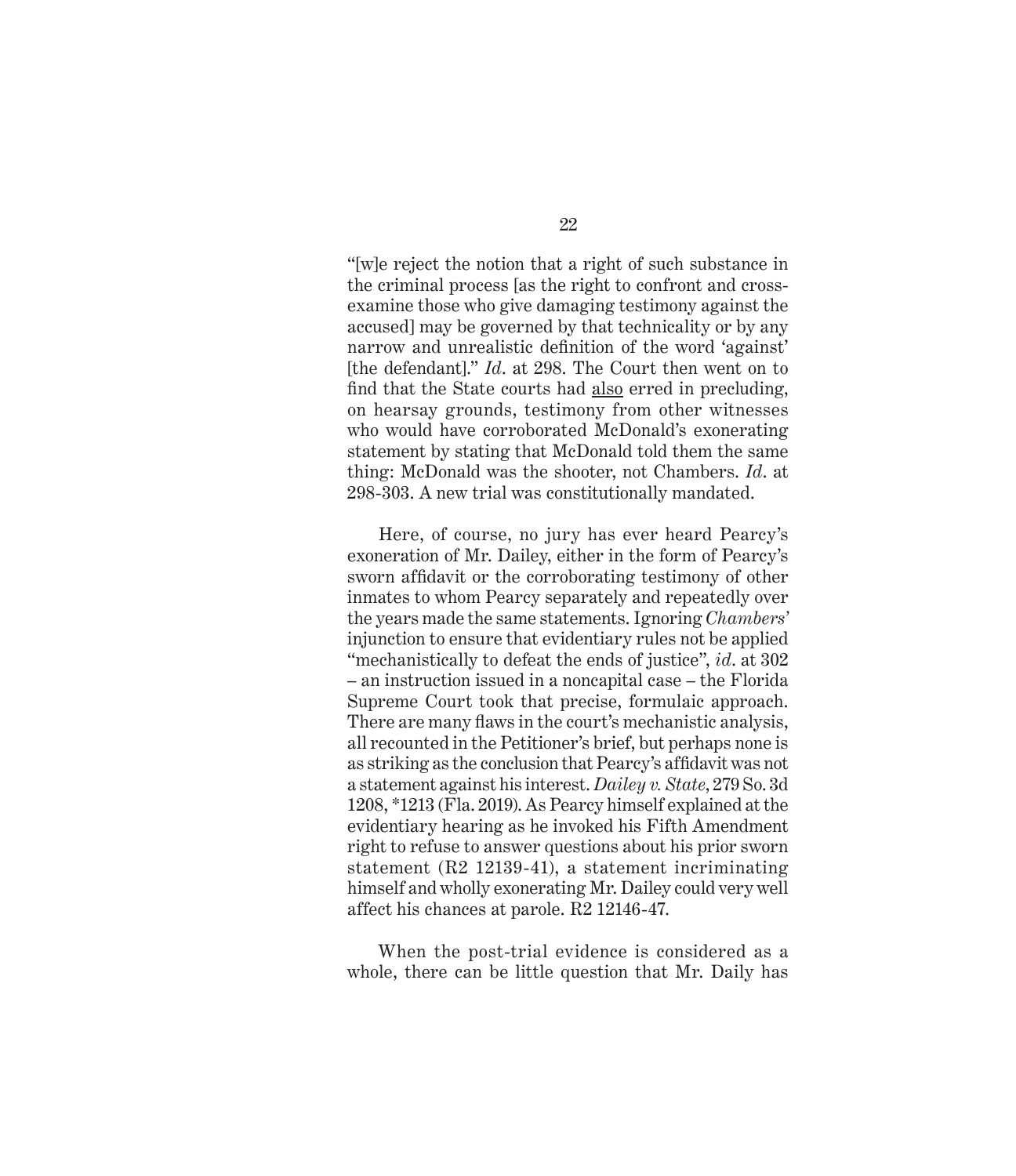demonstrated actual innocence. As this Court did in *Chambers*, it should ensure that Mr. Dailey has a chance to present that body of evidence in a retrial.

"[C]oncern about the injustice that results from the conviction of an innocent person has long been at the core of our criminal justice system," *Schlup v. Delo,* 513 U.S. 298, 325 (1995), and the protections of the Constitution are framed to accomplish "'the twofold aim of criminal justice: that guilt shall not escape or innocence suffer.'" *United States v. Nixon*, 418 U.S. 683, 709 (1974) (quoting *Berger v. United States,* 295 U.S. 78, 88 (1935)). This Court in *Herrera* repeated that principle: "the central purpose of any system of criminal justice is to convict the guilty and free the innocent." 506 U.S. at 398. Before the Court now is a case in which the guilty (Pearcy) has been convicted, serving a life term in prison for his heinous crime. It remains for the Court to insist that the criminal justice system perform the second part of its task: free the innocent after affording Mr. Dailey a new trial.